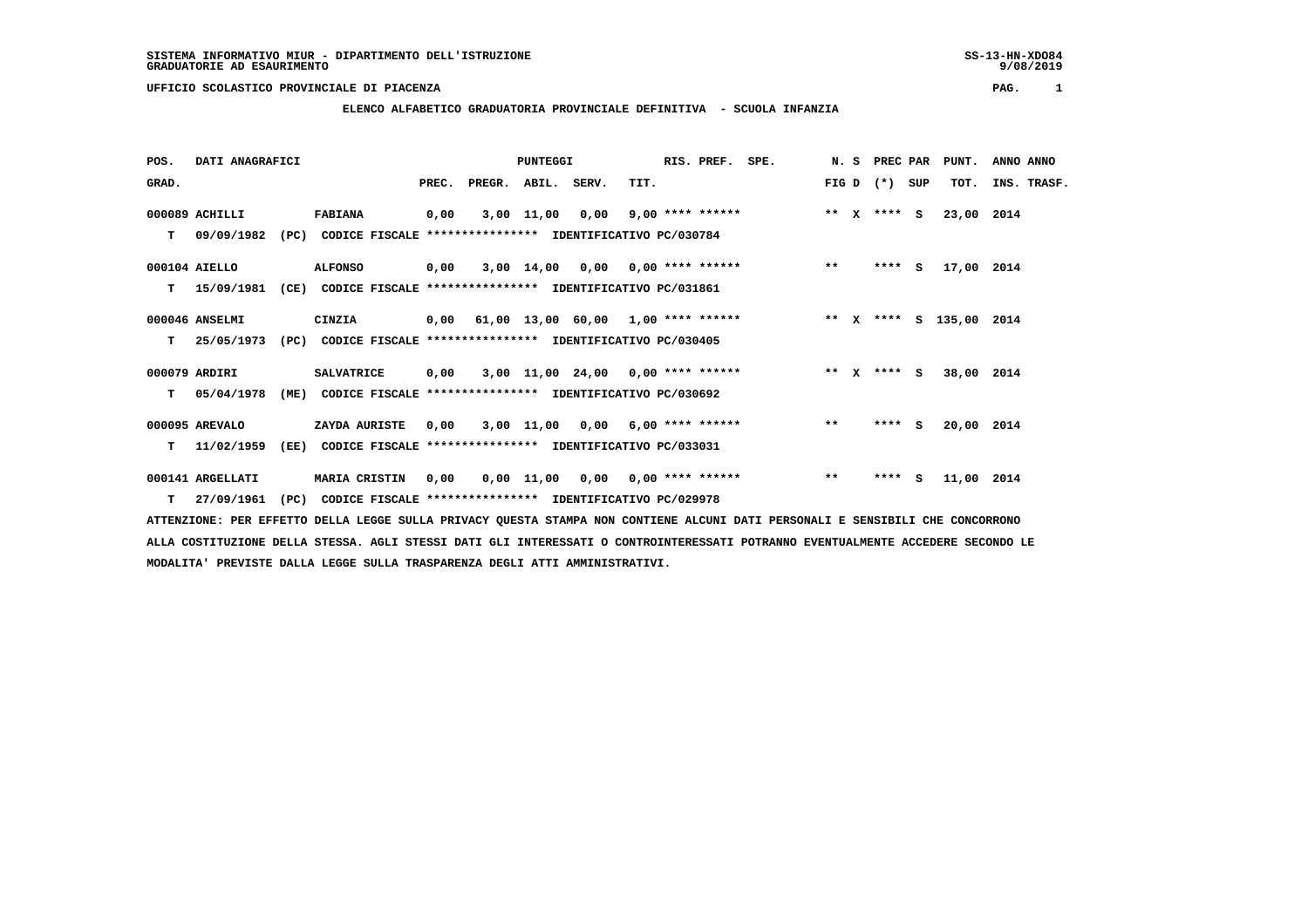**ELENCO ALFABETICO GRADUATORIA PROVINCIALE DEFINITIVA - SCUOLA INFANZIA**

| POS.  | DATI ANAGRAFICI    |                   |                                                               |       |        | PUNTEGGI           |      |                                     | RIS. PREF. | SPE. | N.S     | PREC PAR    |     | PUNT.      | ANNO ANNO   |
|-------|--------------------|-------------------|---------------------------------------------------------------|-------|--------|--------------------|------|-------------------------------------|------------|------|---------|-------------|-----|------------|-------------|
| GRAD. |                    |                   |                                                               | PREC. | PREGR. | ABIL. SERV.        |      | TIT.                                |            |      | FIG D   | $(*)$       | SUP | TOT.       | INS. TRASF. |
|       | 000132 ARZENTE     |                   | ANNA                                                          | 0,00  |        | $0,00 \quad 11,00$ | 0,00 | $0,00$ **** ******                  |            |      | $***$ X | **** S      |     | 11,00 2014 |             |
| т     | 19/10/1968         |                   | (CZ) CODICE FISCALE **************** IDENTIFICATIVO PC/030271 |       |        |                    |      |                                     |            |      |         |             |     |            |             |
|       | 000115 AUTIERO     |                   | ADELE                                                         | 0,00  |        |                    |      | $0,00$ 14,00 0,00 0,00 **** ******  |            |      | $***$ X | **** S      |     | 14,00      | 2014        |
| т     | 12/07/1962         | (NA)              | CODICE FISCALE **************** IDENTIFICATIVO PC/030269      |       |        |                    |      |                                     |            |      |         |             |     |            |             |
|       | 000099 BAISTROCCHI |                   | <b>MICHELA</b>                                                | 0,00  |        |                    |      | $3,00$ 14,00 0,00 0,00 **** ******  |            |      |         | ** x **** S |     | 17,00 2014 |             |
| т     | 19/09/1973         | (C <sub>R</sub> ) | CODICE FISCALE **************** IDENTIFICATIVO PC/031519      |       |        |                    |      |                                     |            |      |         |             |     |            |             |
|       | 000124 BALLETTI    |                   | <b>SARA</b>                                                   | 0,00  |        |                    |      | $0.00$ 12.00 0.00 0.00 **** ******  |            |      | $**$    | **** S      |     | 12,00 2014 |             |
| т     | 06/02/1971         |                   | (PC) CODICE FISCALE **************** IDENTIFICATIVO PC/030197 |       |        |                    |      |                                     |            |      |         |             |     |            |             |
|       | 000122 BARBELLA    |                   | <b>CATERINA</b>                                               | 0,00  |        |                    |      | $0,00$ 12,00 0,00 0,00 **** ******  |            |      | $***$   | $***$ S     |     | 12,00 2014 |             |
|       | 20/09/1979         | (SR)              | CODICE FISCALE **************** IDENTIFICATIVO PC/030101      |       |        |                    |      |                                     |            |      |         |             |     |            |             |
|       | 000075 BARBIERI    |                   | <b>BEATRICE</b>                                               | 0,00  |        |                    |      | $3,00$ 11,00 30,00 0,00 **** ****** |            |      | $***$   | **** S      |     | 44,00      | 2014        |
| T.    | 14/01/1978         | (PC)              | CODICE FISCALE **************** IDENTIFICATIVO PC/030595      |       |        |                    |      |                                     |            |      |         |             |     |            |             |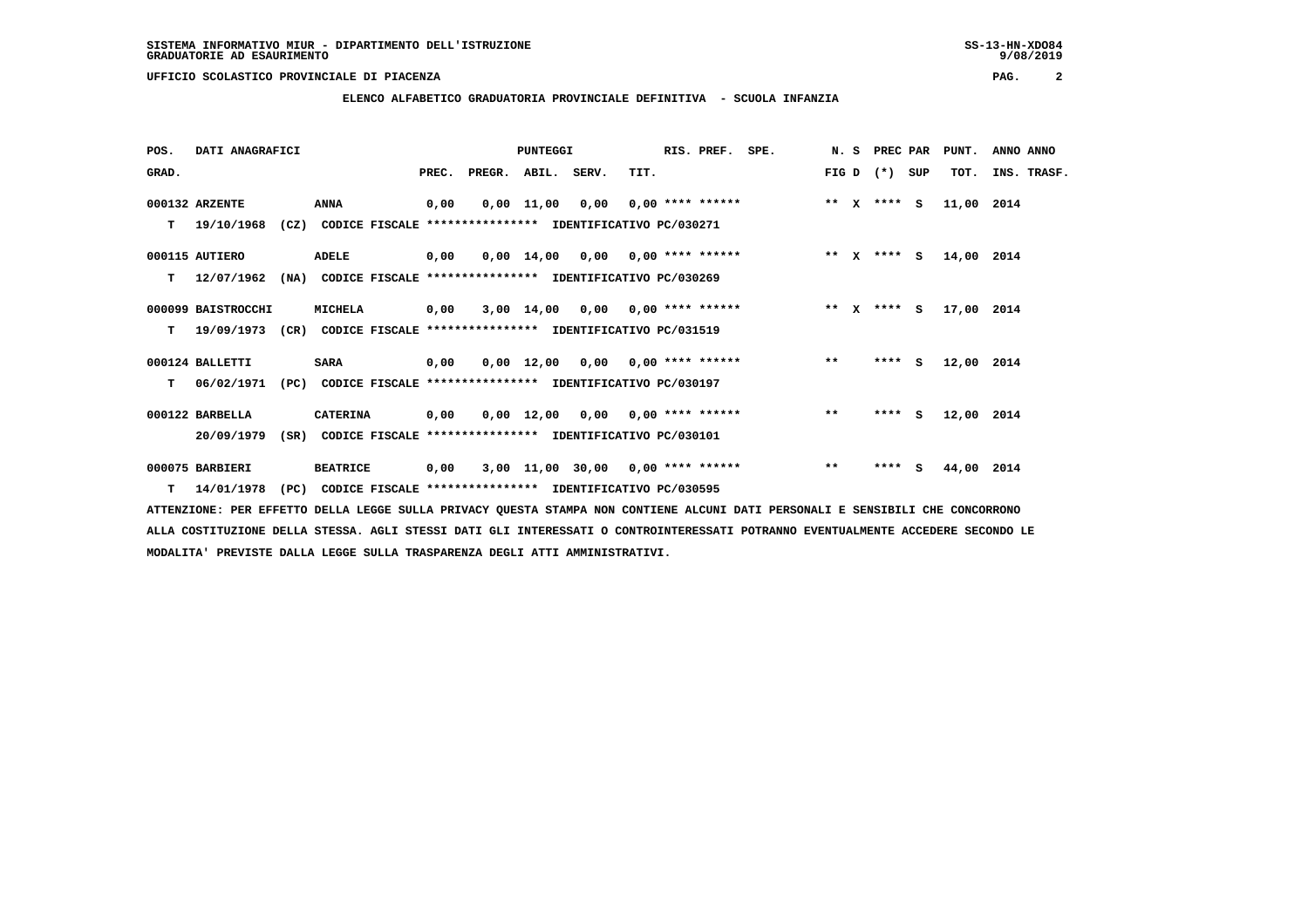**ELENCO ALFABETICO GRADUATORIA PROVINCIALE DEFINITIVA - SCUOLA INFANZIA**

| POS.         | DATI ANAGRAFICI  |      |                                                               |       |                    | PUNTEGGI           |                                                 | RIS. PREF. SPE. |  |         | N. S PREC PAR |     | PUNT.                   | ANNO ANNO |             |
|--------------|------------------|------|---------------------------------------------------------------|-------|--------------------|--------------------|-------------------------------------------------|-----------------|--|---------|---------------|-----|-------------------------|-----------|-------------|
| GRAD.        |                  |      |                                                               | PREC. | PREGR. ABIL. SERV. |                    | TIT.                                            |                 |  | FIG D   | $(* )$        | SUP | TOT.                    |           | INS. TRASF. |
|              | 000072 BARTOLI   |      | ILARIA                                                        | 0,00  |                    |                    | $3,00$ 12,00 33,00 0,00 **** ******             |                 |  | $***$ X | $***$ S       |     | 48,00                   | 2014      |             |
| т            | 24/08/1977       | (PC) | CODICE FISCALE **************** IDENTIFICATIVO PC/030222      |       |                    |                    |                                                 |                 |  |         |               |     |                         |           |             |
|              | 000090 BARTOLI   |      | MONICA                                                        | 0,00  |                    |                    | $13,00$ $10,00$ $0,00$ $0,00$ $***$ **** ****** |                 |  | $***$   | **** S        |     | 23,00                   | 2019 2019 |             |
|              | 10/01/1976       |      | (NA) CODICE FISCALE **************** IDENTIFICATIVO PC/034330 |       |                    |                    |                                                 |                 |  |         |               |     |                         |           |             |
|              | 000006 BASILE    |      | GIUSEPPINA                                                    |       |                    |                    | $0,00$ 129,00 0,00 60,00 6,00 **** ******       |                 |  | $**$    | ****          |     | s 195,00                | 2007 2007 |             |
|              | 13/01/1981       | (SA) | CODICE FISCALE **************** IDENTIFICATIVO PC/024853      |       |                    |                    |                                                 |                 |  |         |               |     |                         |           |             |
| 000013 BASSI |                  |      | ANNA                                                          |       |                    |                    | $0,00$ 111,00 11,00 60,00 4,00 **** ******      |                 |  |         |               |     | ** x **** s 186,00 2014 |           |             |
| T.           | 22/06/1965       |      | (PC) CODICE FISCALE **************** IDENTIFICATIVO PC/031055 |       |                    |                    |                                                 |                 |  |         |               |     |                         |           |             |
|              | 000105 BASUINO   |      | GIUSEPPINA                                                    | 0,00  |                    |                    | $3,00$ 14,00 0,00 0,00 **** ******              |                 |  | $***$   | **** S        |     | 17,00                   | 2019 2019 |             |
|              | 28/03/1971       | (PZ) | CODICE FISCALE **************** IDENTIFICATIVO PC/034341      |       |                    |                    |                                                 |                 |  |         |               |     |                         |           |             |
|              | 000121 BENEVENTO |      | <b>MARIA</b>                                                  | 0,00  |                    | $0,00 \quad 12,00$ | $0,00$ $0,00$ **** ******                       |                 |  | $**$    | **** S        |     | 12,00 2014              |           |             |
|              | $T = 14/05/1979$ | (KR) | CODICE FISCALE **************** IDENTIFICATIVO PC/030141      |       |                    |                    |                                                 |                 |  |         |               |     |                         |           |             |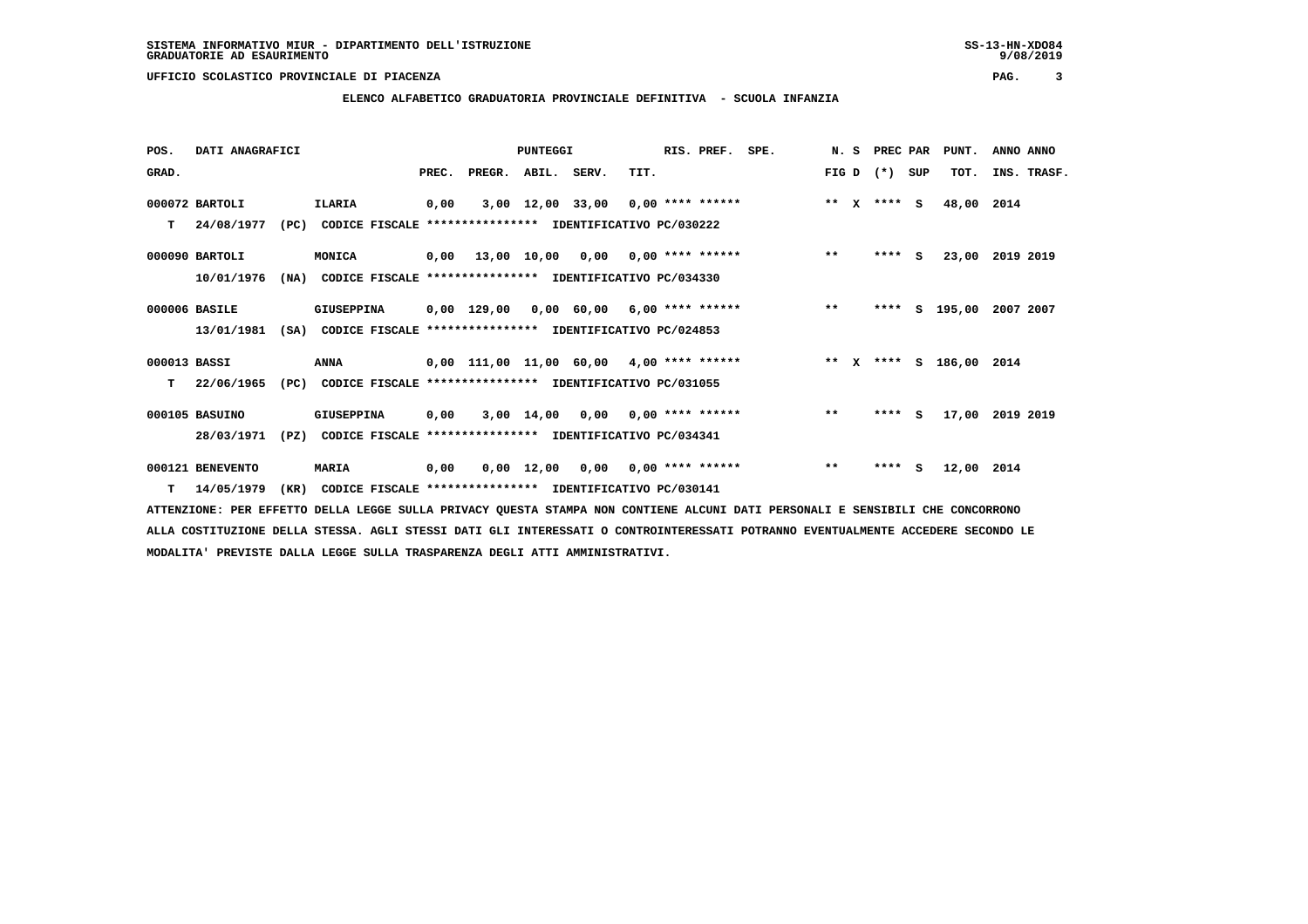**ELENCO ALFABETICO GRADUATORIA PROVINCIALE DEFINITIVA - SCUOLA INFANZIA**

| POS.         | DATI ANAGRAFICI   |      |                                                               |      |                                           | PUNTEGGI |                                    |      | RIS. PREF. SPE. |                                                                             |       |              |             |     | N. S PREC PAR PUNT. | ANNO ANNO |             |
|--------------|-------------------|------|---------------------------------------------------------------|------|-------------------------------------------|----------|------------------------------------|------|-----------------|-----------------------------------------------------------------------------|-------|--------------|-------------|-----|---------------------|-----------|-------------|
| GRAD.        |                   |      |                                                               |      | PREC. PREGR. ABIL. SERV.                  |          |                                    | TIT. |                 |                                                                             | FIG D |              | $(* )$      | SUP | TOT.                |           | INS. TRASF. |
|              |                   |      |                                                               |      |                                           |          |                                    |      |                 |                                                                             | $***$ |              | $***$ S     |     |                     |           |             |
|              | 000001 BERNARDI   |      | <b>SARA</b>                                                   |      |                                           |          |                                    |      |                 | 0,00 136,00 12,00 60,00 0,00 **** ******                                    |       |              |             |     | 208,00 2014         |           |             |
| т            | 04/05/1982        | (PC) | CODICE FISCALE **************** IDENTIFICATIVO PC/030511      |      |                                           |          |                                    |      |                 |                                                                             |       |              |             |     |                     |           |             |
|              | 000047 BERTOGLIO  |      | <b>MARIA CRISTIN</b>                                          |      |                                           |          |                                    |      |                 | 0,00 60,00 15,00 60,00 0,00 **** ****** **** *** ** **** S 135,00 2014      |       |              |             |     |                     |           |             |
|              | 18/03/1968        |      | CODICE FISCALE **************** IDENTIFICATIVO PC/030933      |      |                                           |          |                                    |      |                 |                                                                             |       |              |             |     |                     |           |             |
| т            |                   | (LO) |                                                               |      |                                           |          |                                    |      |                 |                                                                             |       |              |             |     |                     |           |             |
| 000059 BETTA |                   |      | <b>VALERIA</b>                                                |      | $0,00$ 24,00 11,00 56,00 0,00 **** ****** |          |                                    |      |                 | $\star \star$ X                                                             |       |              | **** S      |     | 91,00 2014          |           |             |
|              | 02/02/1977        |      | (PC) CODICE FISCALE **************** IDENTIFICATIVO PC/030524 |      |                                           |          |                                    |      |                 |                                                                             |       |              |             |     |                     |           |             |
| т            |                   |      |                                                               |      |                                           |          |                                    |      |                 |                                                                             |       |              |             |     |                     |           |             |
|              | 000029 BETTINI    |      | <b>ERSILIA</b>                                                |      |                                           |          |                                    |      |                 | 0,00 88,00 14,00 60,00 0,00 **** ******             ** x **** s 162,00 2007 |       |              |             |     |                     |           |             |
|              | 17/03/1964        |      | (SO) CODICE FISCALE **************** IDENTIFICATIVO PC/024964 |      |                                           |          |                                    |      |                 |                                                                             |       |              |             |     |                     |           |             |
|              |                   |      |                                                               |      |                                           |          |                                    |      |                 |                                                                             |       |              |             |     |                     |           |             |
|              | 000120 BEVILACQUA |      | CLAUDIA                                                       | 0,00 |                                           |          | $0,00$ 13,00 0,00 0,00 **** ****** |      |                 |                                                                             |       |              | ** x **** S |     | 13,00 2014          |           |             |
| т            | 14/04/1958        | (PR) | CODICE FISCALE **************** IDENTIFICATIVO PC/030513      |      |                                           |          |                                    |      |                 |                                                                             |       |              |             |     |                     |           |             |
|              |                   |      |                                                               |      |                                           |          |                                    |      |                 |                                                                             |       |              |             |     |                     |           |             |
|              | 000094 BOCCHETTI  |      | <b>PAOLA</b>                                                  | 0,00 |                                           |          | $0.00$ 14.00 0.00 6.00 **** ****** |      |                 |                                                                             | $***$ | $\mathbf{x}$ | $***$ S     |     | 20,00 2014          |           |             |
| т            | 27/10/1976        |      | (NA) CODICE FISCALE **************** IDENTIFICATIVO PC/030107 |      |                                           |          |                                    |      |                 |                                                                             |       |              |             |     |                     |           |             |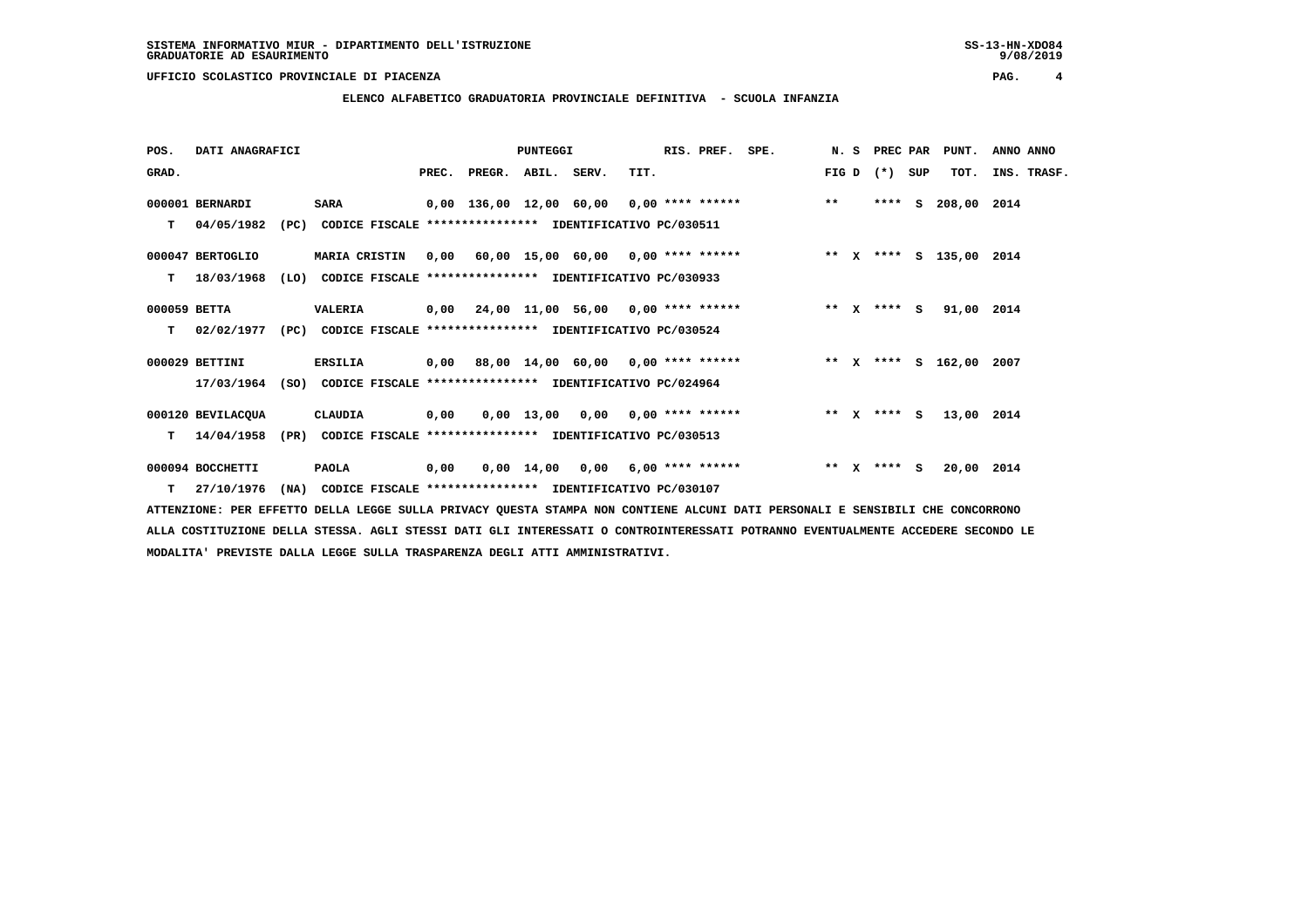**ELENCO ALFABETICO GRADUATORIA PROVINCIALE DEFINITIVA - SCUOLA INFANZIA**

| POS.         | DATI ANAGRAFICI  |      |                                                               |       |                                           | PUNTEGGI |                                    |      | RIS. PREF. SPE. |       | N. S PREC PAR |     | PUNT.              | ANNO ANNO |             |
|--------------|------------------|------|---------------------------------------------------------------|-------|-------------------------------------------|----------|------------------------------------|------|-----------------|-------|---------------|-----|--------------------|-----------|-------------|
| GRAD.        |                  |      |                                                               | PREC. | PREGR. ABIL. SERV.                        |          |                                    | TIT. |                 | FIG D | $(* )$        | SUP | TOT.               |           | INS. TRASF. |
|              | 000038 BOIARDI   |      | SONIA                                                         |       | $0,00$ 84,00 12,00 60,00 0,00 **** ****** |          |                                    |      |                 | $***$ |               |     | **** S 156,00 2014 |           |             |
| т            | 28/11/1963       | (PC) | CODICE FISCALE **************** IDENTIFICATIVO PC/032099      |       |                                           |          |                                    |      |                 |       |               |     |                    |           |             |
|              | 000103 BOSELLI   |      | <b>FRANCESCA</b>                                              | 0,00  |                                           |          | $0,00$ 14,00 0,00 3,00 **** ****** |      |                 |       | ** x **** s   |     | 17,00 2014         |           |             |
| T.           | 01/08/1979       |      | (PR) CODICE FISCALE **************** IDENTIFICATIVO PC/030450 |       |                                           |          |                                    |      |                 |       |               |     |                    |           |             |
| 000008 BOTTI |                  |      | LAURA                                                         |       | 0,00 120,00 11,00 60,00 0,00 **** ******  |          |                                    |      |                 | $***$ |               |     | **** S 191,00 2014 |           |             |
| T.           | 30/09/1982       | (PC) | CODICE FISCALE **************** IDENTIFICATIVO PC/029999      |       |                                           |          |                                    |      |                 |       |               |     |                    |           |             |
| 000137 BOTTI |                  |      | <b>PAMELA</b>                                                 | 0,00  |                                           |          | 0,00 11,00 0,00 0,00 **** ******   |      |                 | $***$ | $***5$        |     | 11,00 2014         |           |             |
| T.           | 24/04/1981       |      | (PC) CODICE FISCALE **************** IDENTIFICATIVO PC/029982 |       |                                           |          |                                    |      |                 |       |               |     |                    |           |             |
| 000128 BRAVI |                  |      | <b>DANIELA</b>                                                | 0,00  |                                           |          | $0,00$ 11,00 0,00 0,00 **** ****** |      |                 |       | ** x **** S   |     | 11,00 2014         |           |             |
| т            | 21/04/1971       | (PC) | CODICE FISCALE **************** IDENTIFICATIVO PC/030224      |       |                                           |          |                                    |      |                 |       |               |     |                    |           |             |
|              | 000108 BUFANO    |      | MARIASTEFANIA                                                 | 0,00  |                                           |          | $0,00$ 16,00 0,00 0,00 **** ****** |      |                 | $***$ | **** S        |     | 16,00 2014         |           |             |
|              | $T = 11/03/1981$ | (FG) | CODICE FISCALE **************** IDENTIFICATIVO PC/029997      |       |                                           |          |                                    |      |                 |       |               |     |                    |           |             |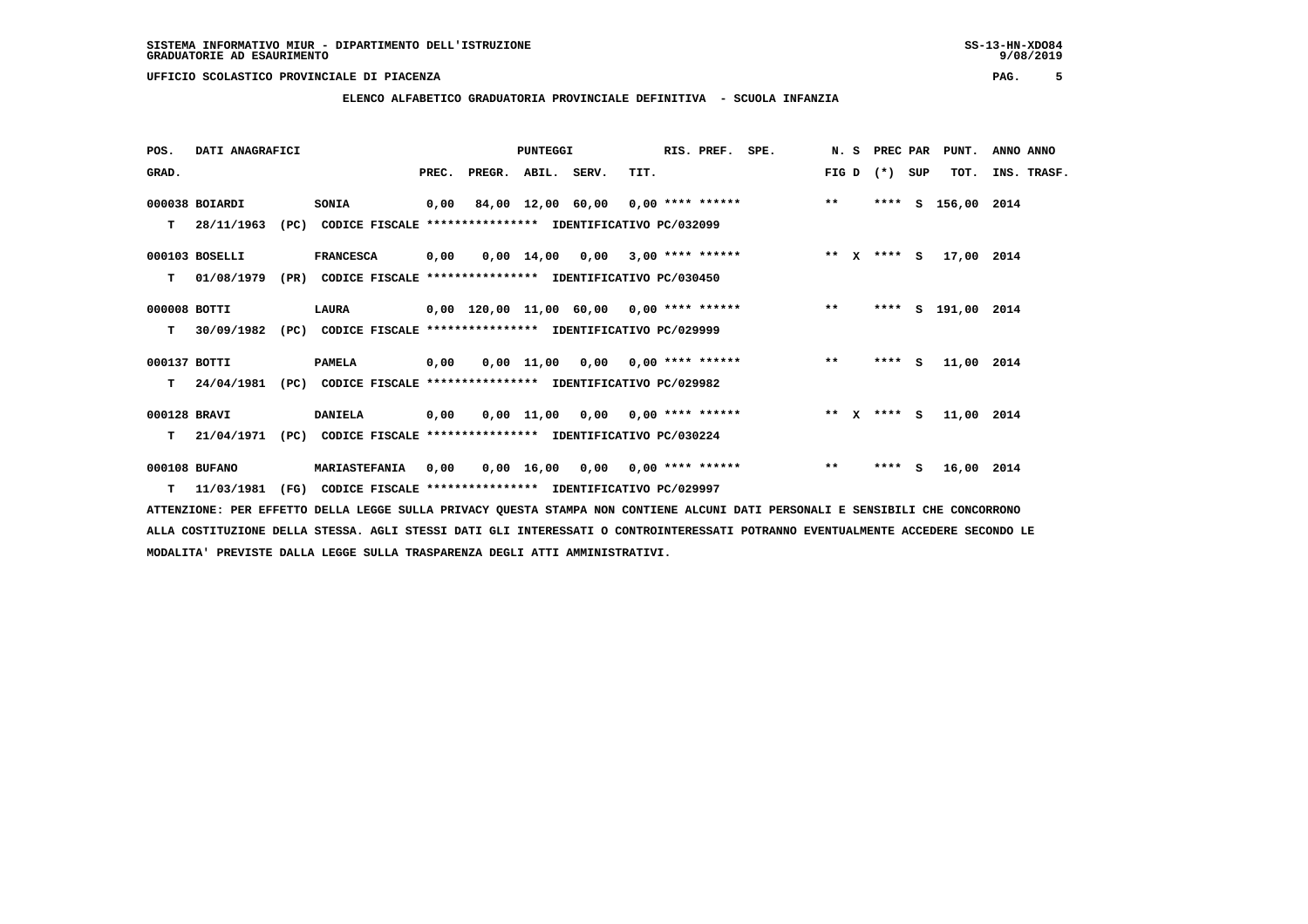# **ELENCO ALFABETICO GRADUATORIA PROVINCIALE DEFINITIVA - SCUOLA INFANZIA**

| POS.        | DATI ANAGRAFICI   |      |                                                               |       |                    | <b>PUNTEGGI</b> |                                                          |      | RIS. PREF. | SPE.                                           |         | N.S | PREC PAR |     | PUNT.                        | ANNO ANNO |             |
|-------------|-------------------|------|---------------------------------------------------------------|-------|--------------------|-----------------|----------------------------------------------------------|------|------------|------------------------------------------------|---------|-----|----------|-----|------------------------------|-----------|-------------|
| GRAD.       |                   |      |                                                               | PREC. | PREGR. ABIL. SERV. |                 |                                                          | TIT. |            |                                                | FIG D   |     | $(*)$    | SUP | TOT.                         |           | INS. TRASF. |
|             | 000056 BUSCHI     |      | <b>ROBERTA</b>                                                |       |                    |                 |                                                          |      |            | 0,00 34,00 14,00 60,00 0,00 **** ****** *** ** |         |     | ****     | S.  | 108,00 2014                  |           |             |
| T.          | 01/06/1967        |      | (PC) CODICE FISCALE **************** IDENTIFICATIVO PC/030950 |       |                    |                 |                                                          |      |            |                                                |         |     |          |     |                              |           |             |
|             | 000069 BUTTO'     |      | TINDARA                                                       |       |                    |                 |                                                          |      |            | 0,00 15,00 0,00 36,00 0,00 **** ******         | $***$   |     | ****     | s.  | 51,00 2019 2019              |           |             |
|             | 13/10/1963        | (ME) |                                                               |       |                    |                 | CODICE FISCALE **************** IDENTIFICATIVO PC/034331 |      |            |                                                |         |     |          |     |                              |           |             |
| 000138 CACI |                   |      | LIDIA                                                         | 0,00  |                    |                 | $0,00$ 11,00 0,00 0,00 **** ******                       |      |            |                                                | $***$ X |     | $***$ S  |     | 11,00 2014                   |           |             |
|             | 18/01/1976        | (AG) |                                                               |       |                    |                 | CODICE FISCALE **************** IDENTIFICATIVO PC/031407 |      |            |                                                |         |     |          |     |                              |           |             |
|             | 000063 CANEPARI   |      | ADELE                                                         |       |                    |                 | $0,00$ 36,00 14,00 30,00 0,00 **** ******                |      |            | $***$ $X$ $***$ $S$                            |         |     |          |     | 80,00 2014                   |           |             |
| т           | 03/09/1977        |      | (BS) CODICE FISCALE **************** IDENTIFICATIVO PC/030782 |       |                    |                 |                                                          |      |            |                                                |         |     |          |     |                              |           |             |
|             | 000041 CAPENTI    |      | FABIOLA                                                       |       |                    |                 | $0,00$ 75,00 16,00 60,00 0,00 **** ******                |      |            |                                                |         |     |          |     | ** X **** S 151,00 2007 2007 |           |             |
|             | 10/11/1975        | (MC) |                                                               |       |                    |                 | CODICE FISCALE **************** IDENTIFICATIVO PC/024864 |      |            |                                                |         |     |          |     |                              |           |             |
|             | 000107 CAROTENUTO |      | <b>ANGELA</b>                                                 | 0,00  |                    |                 | $1,00$ $11,00$ $0,00$ $4,00$ **** ******                 |      |            |                                                | $***$   |     | **** S   |     | 16,00 2014                   |           |             |
|             | 26/08/1966        |      | (NA) CODICE FISCALE **************** IDENTIFICATIVO PC/031048 |       |                    |                 |                                                          |      |            |                                                |         |     |          |     |                              |           |             |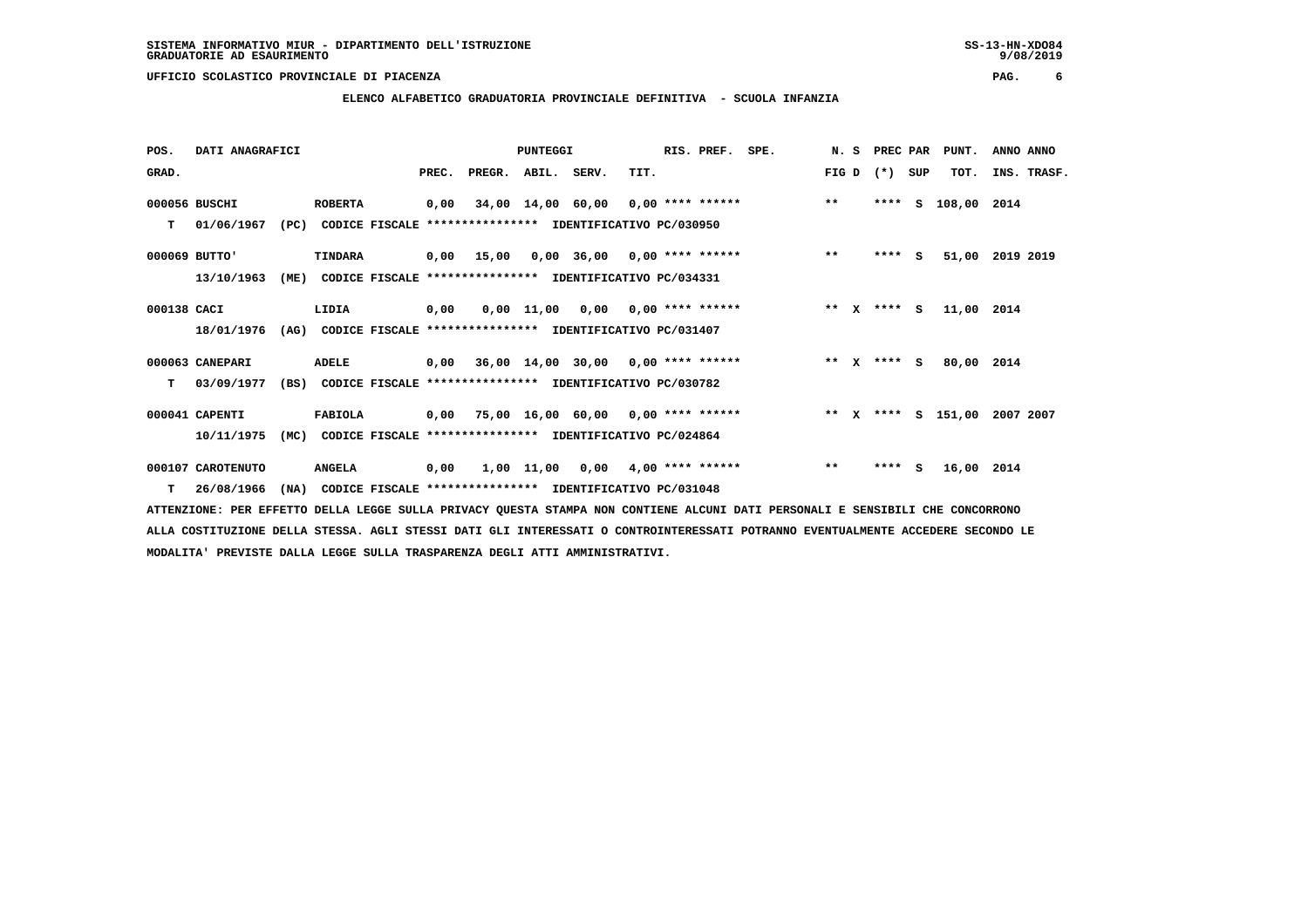**ELENCO ALFABETICO GRADUATORIA PROVINCIALE DEFINITIVA - SCUOLA INFANZIA**

| POS.         | DATI ANAGRAFICI  |      |                                                               |  |      |                                         | PUNTEGGI |                                    |      | RIS. PREF. SPE. |                                                                           |       |         |     | N. S PREC PAR PUNT. | ANNO ANNO |             |
|--------------|------------------|------|---------------------------------------------------------------|--|------|-----------------------------------------|----------|------------------------------------|------|-----------------|---------------------------------------------------------------------------|-------|---------|-----|---------------------|-----------|-------------|
| GRAD.        |                  |      |                                                               |  |      | PREC. PREGR. ABIL. SERV.                |          |                                    | TIT. |                 |                                                                           | FIG D | $(* )$  | SUP | TOT.                |           | INS. TRASF. |
|              | 000077 CASALI    |      | LORELLA                                                       |  | 0,00 |                                         |          |                                    |      |                 | $0,00$ 14,00 30,00 0,00 **** ****** *** **                                |       | $***$ S |     | 44,00 2014          |           |             |
| т            | 26/01/1971       | (PC) | CODICE FISCALE **************** IDENTIFICATIVO PC/033386      |  |      |                                         |          |                                    |      |                 |                                                                           |       |         |     |                     |           |             |
|              | 000042 CASTIGLIA |      | LUIGI                                                         |  |      |                                         |          |                                    |      |                 | 0,00 76,00 15,00 60,00 0,00 **** ******      ** x **** s 151,00 2014 2014 |       |         |     |                     |           |             |
|              | 24/09/1973       | (ME) | CODICE FISCALE **************** IDENTIFICATIVO PC/029862      |  |      |                                         |          |                                    |      |                 |                                                                           |       |         |     |                     |           |             |
|              | 000031 CIVARDI   |      | <b>GAIA</b>                                                   |  |      | 0,00 102,00 0,00 60,00 0,00 **** ****** |          |                                    |      |                 | ** X **** S 162,00 2014                                                   |       |         |     |                     |           |             |
| т            | 24/10/1979       |      | (PC) CODICE FISCALE **************** IDENTIFICATIVO PC/030255 |  |      |                                         |          |                                    |      |                 |                                                                           |       |         |     |                     |           |             |
| 000010 CORBI |                  |      | <b>SARA</b>                                                   |  |      |                                         |          |                                    |      |                 | 0,00 114,00 14,00 60,00 0,00 **** ****** *** **                           |       |         |     | **** S 188,00 2003  |           |             |
|              | 06/07/1965       | (CE) | CODICE FISCALE **************** IDENTIFICATIVO PC/022786      |  |      |                                         |          |                                    |      |                 |                                                                           |       |         |     |                     |           |             |
| 000140 CORSO |                  |      | <b>DANIELA</b>                                                |  | 0,00 |                                         |          | $0,00$ 11,00 0,00 0,00 **** ****** |      |                 |                                                                           | $***$ | $***$ S |     | 11,00 2014          |           |             |
| т            | 16/06/1977       |      | (PA) CODICE FISCALE **************** IDENTIFICATIVO PC/030510 |  |      |                                         |          |                                    |      |                 |                                                                           |       |         |     |                     |           |             |
| 000039 COSTA |                  |      | <b>ERIKA</b>                                                  |  |      |                                         |          |                                    |      |                 | 0,00 84,00 11,00 60,00 0,00 **** ****** * *** * **** \$ 155,00 2014       |       |         |     |                     |           |             |
| т            | 21/12/1979       |      | (LO) CODICE FISCALE **************** IDENTIFICATIVO PC/030821 |  |      |                                         |          |                                    |      |                 |                                                                           |       |         |     |                     |           |             |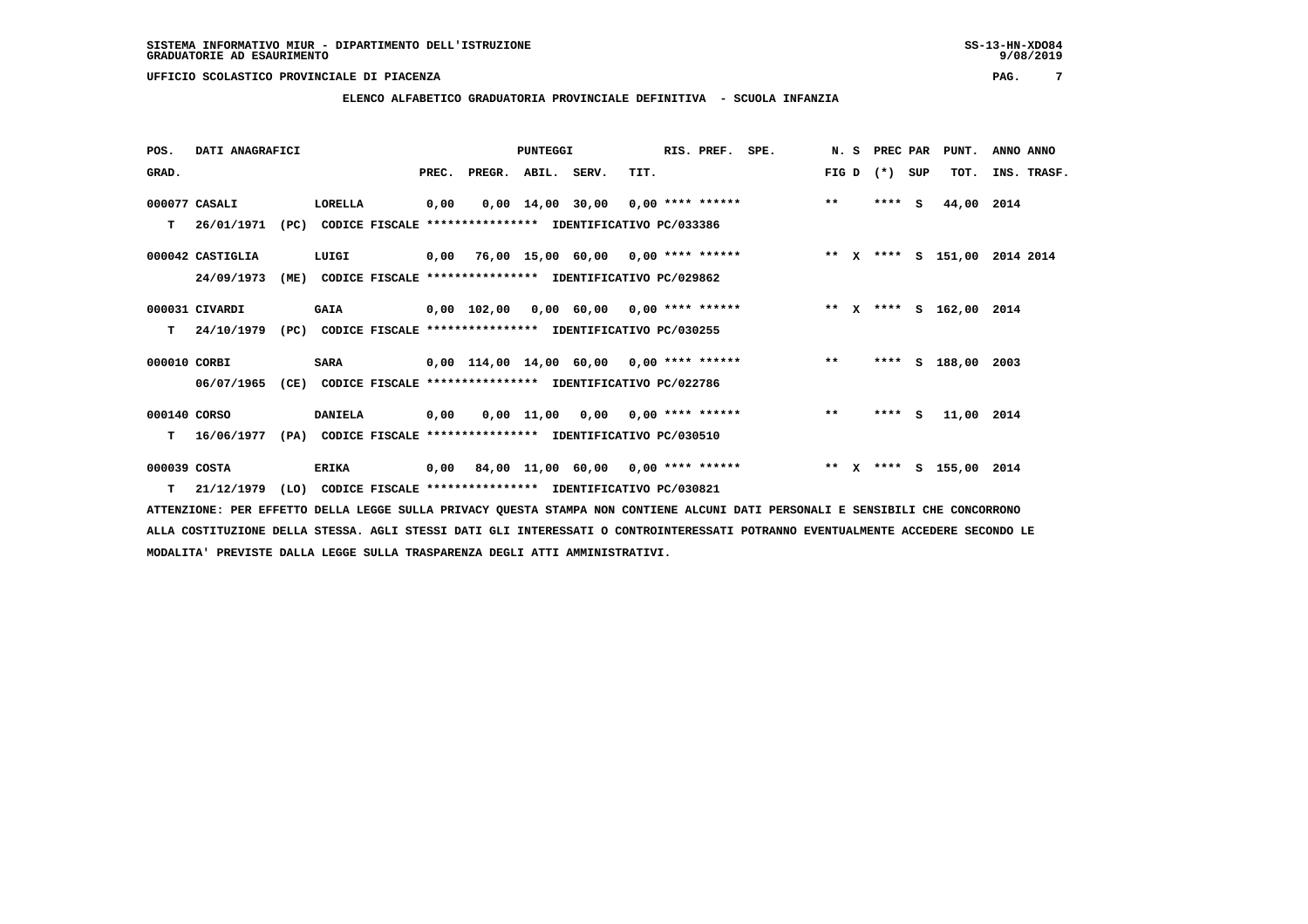**ELENCO ALFABETICO GRADUATORIA PROVINCIALE DEFINITIVA - SCUOLA INFANZIA**

| POS.         | DATI ANAGRAFICI    |      |                                                               |       |        | <b>PUNTEGGI</b> |                                         |      | RIS. PREF. SPE. |                                                                     |       | N. S PREC PAR |     | PUNT.         | ANNO ANNO   |  |
|--------------|--------------------|------|---------------------------------------------------------------|-------|--------|-----------------|-----------------------------------------|------|-----------------|---------------------------------------------------------------------|-------|---------------|-----|---------------|-------------|--|
| GRAD.        |                    |      |                                                               | PREC. | PREGR. | ABIL. SERV.     |                                         | TIT. |                 |                                                                     | FIG D | $(* )$        | SUP | TOT.          | INS. TRASF. |  |
|              | 000055 COSTANZO    |      | <b>MICHELA</b>                                                |       |        |                 |                                         |      |                 | 0,00 46,00 14,00 60,00 0,00 **** ****** **** **                     |       | ****          |     | S 120,00 2014 |             |  |
|              | $T = 11/06/1969$   |      | (PC) CODICE FISCALE **************** IDENTIFICATIVO PC/030186 |       |        |                 |                                         |      |                 |                                                                     |       |               |     |               |             |  |
|              | 000101 DE DONNO    |      | <b>VIVIANA</b>                                                | 0,00  |        |                 |                                         |      |                 | $0,00$ 11,00 0,00 6,00 **** ****** *** **                           |       | **** S        |     | 17,00 2014    |             |  |
| T.           | 17/12/1982         | (LE) | CODICE FISCALE **************** IDENTIFICATIVO PC/030251      |       |        |                 |                                         |      |                 |                                                                     |       |               |     |               |             |  |
|              | 000004 DELL'ANNA   |      | <b>ANTONELLA</b>                                              |       |        |                 |                                         |      |                 | 0,00 141,00 0,00 60,00 0,00 **** ******           **                |       | ****          | S.  | 201,00        | 2011 2011   |  |
|              | 24/10/1979         |      | (LE) CODICE FISCALE **************** IDENTIFICATIVO PC/028027 |       |        |                 |                                         |      |                 |                                                                     |       |               |     |               |             |  |
|              | 000018 DELLE DONNE |      | IMMACOLATA                                                    |       |        |                 |                                         |      |                 | 0,00 104,00 16,00 60,00  0,00 **** ******       **  x **** S 180,00 |       |               |     |               | 2011 2011   |  |
|              | 02/08/1968         | (NA) | CODICE FISCALE **************** IDENTIFICATIVO PC/028028      |       |        |                 |                                         |      |                 |                                                                     |       |               |     |               |             |  |
|              | 000084 DENURRA     |      | LAURA                                                         |       |        |                 | 0,00 16,00 14,00 0,00 0,00 **** ******  |      |                 |                                                                     |       | ** x **** S   |     | 30,00         | 2019 2019   |  |
|              | 12/08/1977         |      | (SS) CODICE FISCALE **************** IDENTIFICATIVO PC/034332 |       |        |                 |                                         |      |                 |                                                                     |       |               |     |               |             |  |
| 000023 DIANA |                    |      | <b>ROSSELLA</b>                                               |       |        |                 | 0,00 97,00 14,00 60,00 0,00 **** ****** |      |                 | ** X **** S 171,00 2014 2014                                        |       |               |     |               |             |  |
|              | 25/08/1977         | (CE) | CODICE FISCALE **************** IDENTIFICATIVO PC/029918      |       |        |                 |                                         |      |                 |                                                                     |       |               |     |               |             |  |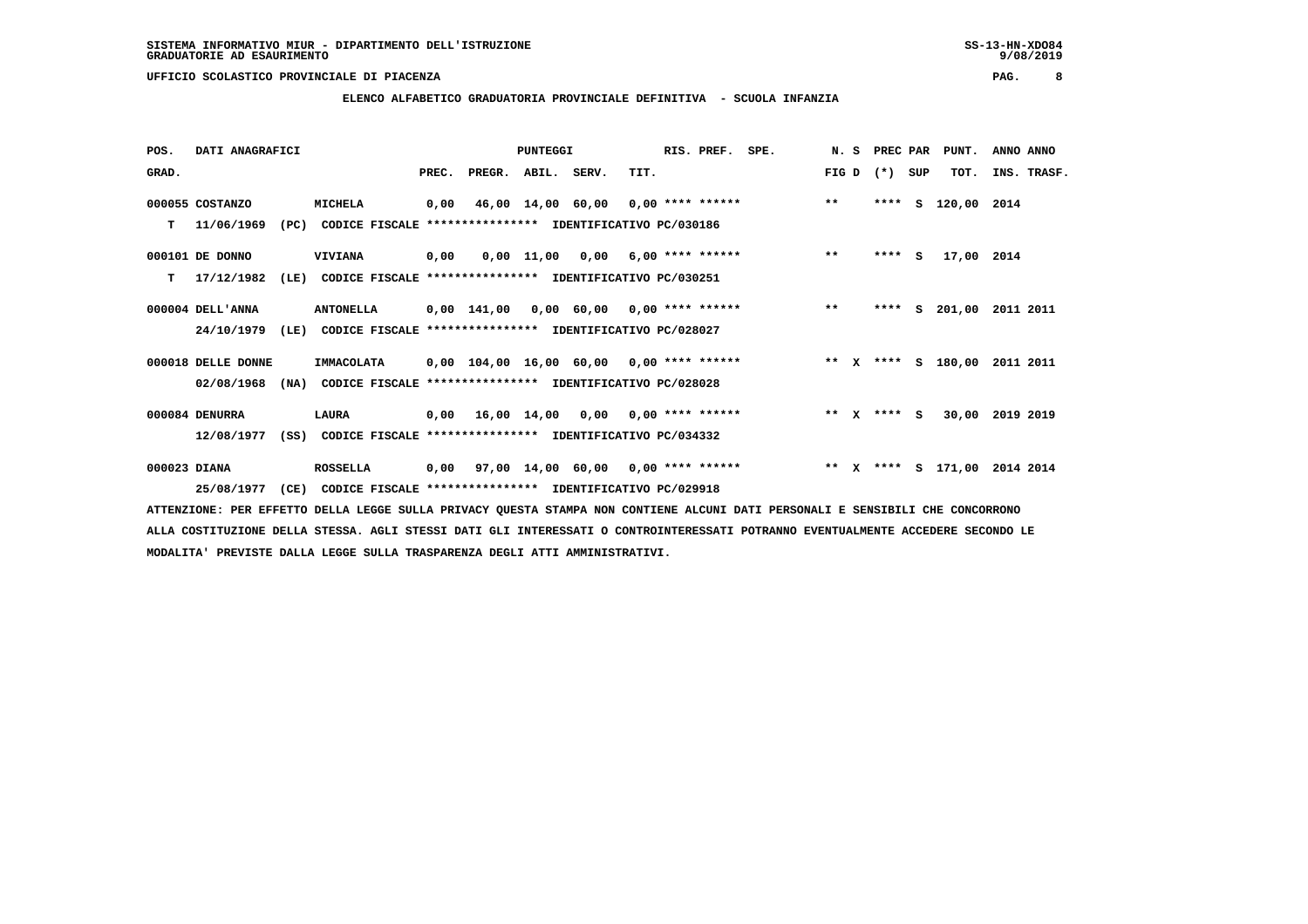**ELENCO ALFABETICO GRADUATORIA PROVINCIALE DEFINITIVA - SCUOLA INFANZIA**

| POS.         | DATI ANAGRAFICI     |                                                                         |       |        | <b>PUNTEGGI</b> |                                           |      | RIS. PREF. SPE. |                                                 |       | N. S | <b>PREC PAR</b> |     | PUNT.              | ANNO ANNO   |
|--------------|---------------------|-------------------------------------------------------------------------|-------|--------|-----------------|-------------------------------------------|------|-----------------|-------------------------------------------------|-------|------|-----------------|-----|--------------------|-------------|
| GRAD.        |                     |                                                                         | PREC. | PREGR. | ABIL. SERV.     |                                           | TIT. |                 |                                                 | FIG D |      | $(*)$           | SUP | TOT.               | INS. TRASF. |
|              | 000048 DI BERARDINO | <b>PAOLA</b>                                                            | 0,00  |        |                 |                                           |      |                 | 60,00 12,00 60,00 0,00 **** ****** *** **       |       |      |                 |     | **** S 132,00 2014 |             |
| T.           |                     | 11/12/1974 (PC) CODICE FISCALE *************** IDENTIFICATIVO PC/030266 |       |        |                 |                                           |      |                 |                                                 |       |      |                 |     |                    |             |
|              | 000015 DI GABRIELE  | <b>DANIELA</b>                                                          |       |        |                 |                                           |      |                 | 0,00 108,00 16,00 60,00 0,00 **** ****** *** ** |       |      |                 |     | **** S 184,00      | 2005 2005   |
|              | 06/05/1976<br>(LT)  | CODICE FISCALE **************** IDENTIFICATIVO PC/024057                |       |        |                 |                                           |      |                 |                                                 |       |      |                 |     |                    |             |
|              | 000061 DIGENA       | ARCANGELA                                                               | 0,00  |        |                 |                                           |      |                 | 27,00 0,00 54,00 0,00 **** ****** *** **        |       |      | **** S          |     | 81,00              | 2011 2011   |
|              | 18/12/1978          | (BA) CODICE FISCALE **************** IDENTIFICATIVO PC/028088           |       |        |                 |                                           |      |                 |                                                 |       |      |                 |     |                    |             |
|              | 000127 DI MAGRO     | CINZIA                                                                  | 0,00  |        |                 | $0,00$ 11,00 0,00 0,00 **** ******        |      |                 | $*** x*** s$                                    |       |      |                 |     | 11,00 2014         |             |
| T.           | 14/05/1983          | CODICE FISCALE **************** IDENTIFICATIVO PC/030142<br>(PA)        |       |        |                 |                                           |      |                 |                                                 |       |      |                 |     |                    |             |
|              | 000005 DI STASI     | <b>LILIANA ASSUN</b>                                                    |       |        |                 | $0,00$ 136,00 0,00 60,00 0,00 **** ****** |      |                 | ** X **** S 196,00 2019 2019                    |       |      |                 |     |                    |             |
| т            | 15/08/1968          | (CS) CODICE FISCALE **************** IDENTIFICATIVO PC/034333           |       |        |                 |                                           |      |                 |                                                 |       |      |                 |     |                    |             |
| 000020 DRAGO |                     | <b>ANTONELLA</b>                                                        |       |        |                 | 0,00 102,00 16,00 60,00 0,00 **** ******  |      |                 |                                                 | $***$ |      |                 |     | **** S 178,00      | 2005 2005   |
|              | 16/04/1980<br>(AG)  | CODICE FISCALE **************** IDENTIFICATIVO PC/024059                |       |        |                 |                                           |      |                 |                                                 |       |      |                 |     |                    |             |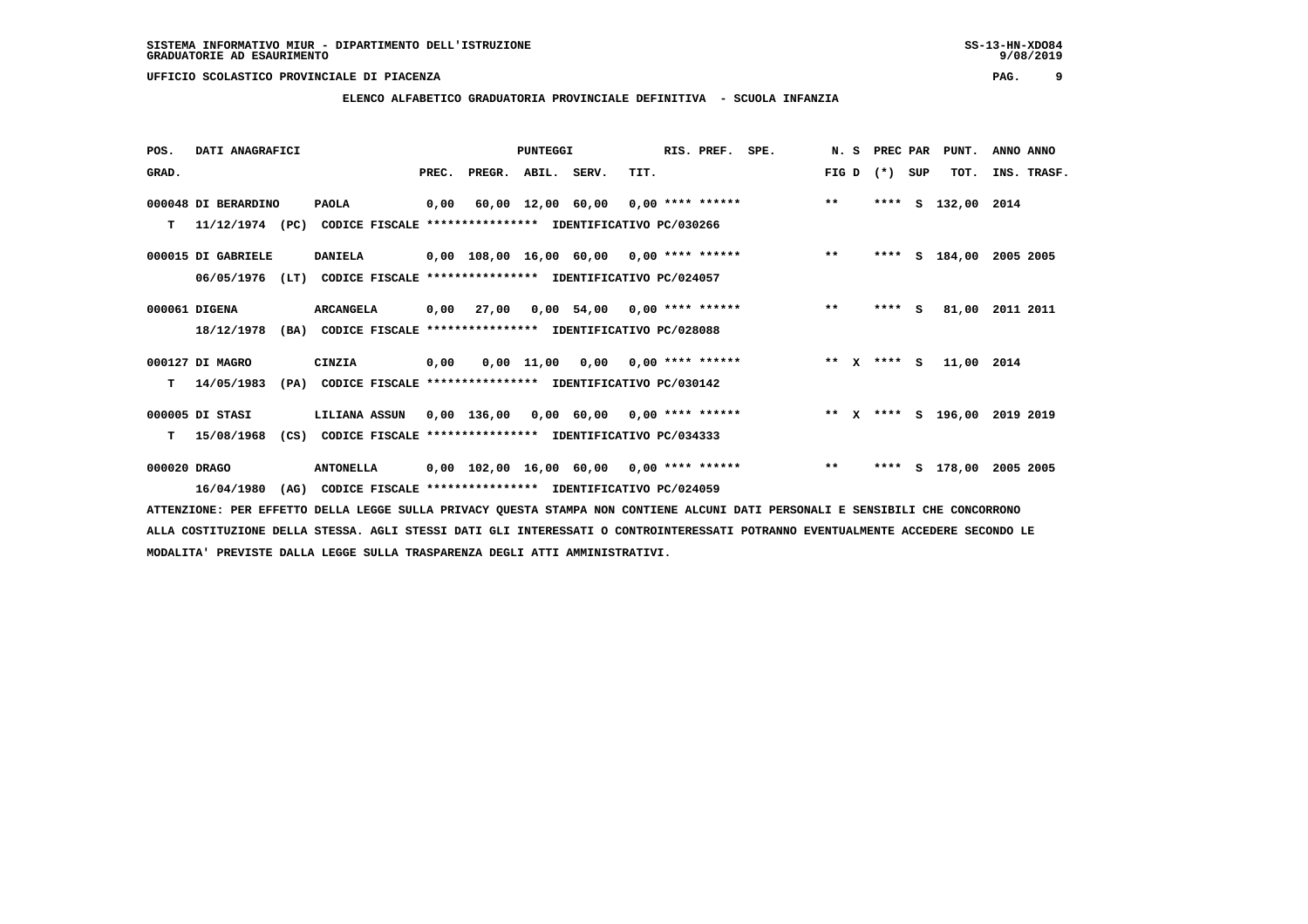**ELENCO ALFABETICO GRADUATORIA PROVINCIALE DEFINITIVA - SCUOLA INFANZIA**

| POS.        | DATI ANAGRAFICI   |      |                                                               |       |                                            | PUNTEGGI        |                               |      | RIS. PREF. | SPE.                                   | N.S   | PREC PAR |     | PUNT.      | ANNO ANNO       |
|-------------|-------------------|------|---------------------------------------------------------------|-------|--------------------------------------------|-----------------|-------------------------------|------|------------|----------------------------------------|-------|----------|-----|------------|-----------------|
| GRAD.       |                   |      |                                                               | PREC. | PREGR.                                     | ABIL. SERV.     |                               | TIT. |            |                                        | FIG D | $(*)$    | SUP | TOT.       | INS. TRASF.     |
|             | 000106 FERINI     |      | VINCENZA                                                      | 0,00  |                                            | 3,00 13,00 0,00 |                               |      |            | $0,00$ **** ******                     | $***$ | $***$ S  |     | 16,00      | 2014            |
| т           | 16/12/1983        |      | (PA) CODICE FISCALE **************** IDENTIFICATIVO PC/029989 |       |                                            |                 |                               |      |            |                                        |       |          |     |            |                 |
|             | 000034 FIACCADORI |      | FEDERICA                                                      |       | $0,00$ 99,00 0,00 60,00 0,00 **** ******   |                 |                               |      |            | ** x **** s 159,00 2014                |       |          |     |            |                 |
| т           | 18/09/1983        | (MN) | CODICE FISCALE **************** IDENTIFICATIVO PC/030275      |       |                                            |                 |                               |      |            |                                        |       |          |     |            |                 |
|             | 000087 FIANDACA   |      | <b>ANTONINO</b>                                               |       |                                            |                 |                               |      |            | 0,00 13,00 16,00 0,00 0,00 **** ****** | $**$  | **** S   |     |            | 29,00 2019 2019 |
| т           | 19/10/1971        |      | (RG) CODICE FISCALE **************** IDENTIFICATIVO PC/034334 |       |                                            |                 |                               |      |            |                                        |       |          |     |            |                 |
|             | 000014 FIORANI    |      | MIRIAM                                                        |       | $0,00$ 111,00 14,00 60,00 0,00 **** ****** |                 |                               |      |            | ** x **** s 185,00 2014                |       |          |     |            |                 |
| т           | 19/06/1980        | (PC) | CODICE FISCALE **************** IDENTIFICATIVO PC/030601      |       |                                            |                 |                               |      |            |                                        |       |          |     |            |                 |
| 000067 FOIS |                   |      | <b>RITA</b>                                                   |       | 0,00 14,00                                 |                 | $0,00$ 54,00 0,00 **** ****** |      |            |                                        | $***$ | **** S   |     | 68,00 2014 |                 |
| т           | 08/03/1969        |      | (TO) CODICE FISCALE **************** IDENTIFICATIVO PC/031001 |       |                                            |                 |                               |      |            |                                        |       |          |     |            |                 |
|             | 000117 FONTANAZZA |      | <b>DANIELA</b>                                                |       | $0,00$ 14,00                               |                 |                               |      |            | $0,00$ $0,00$ $0,00$ $***$ $***$ $***$ | $***$ | $***$ S  |     | 14,00      | 2019 2019       |
| т           | 05/09/1969        | (EN) | CODICE FISCALE **************** IDENTIFICATIVO PC/034335      |       |                                            |                 |                               |      |            |                                        |       |          |     |            |                 |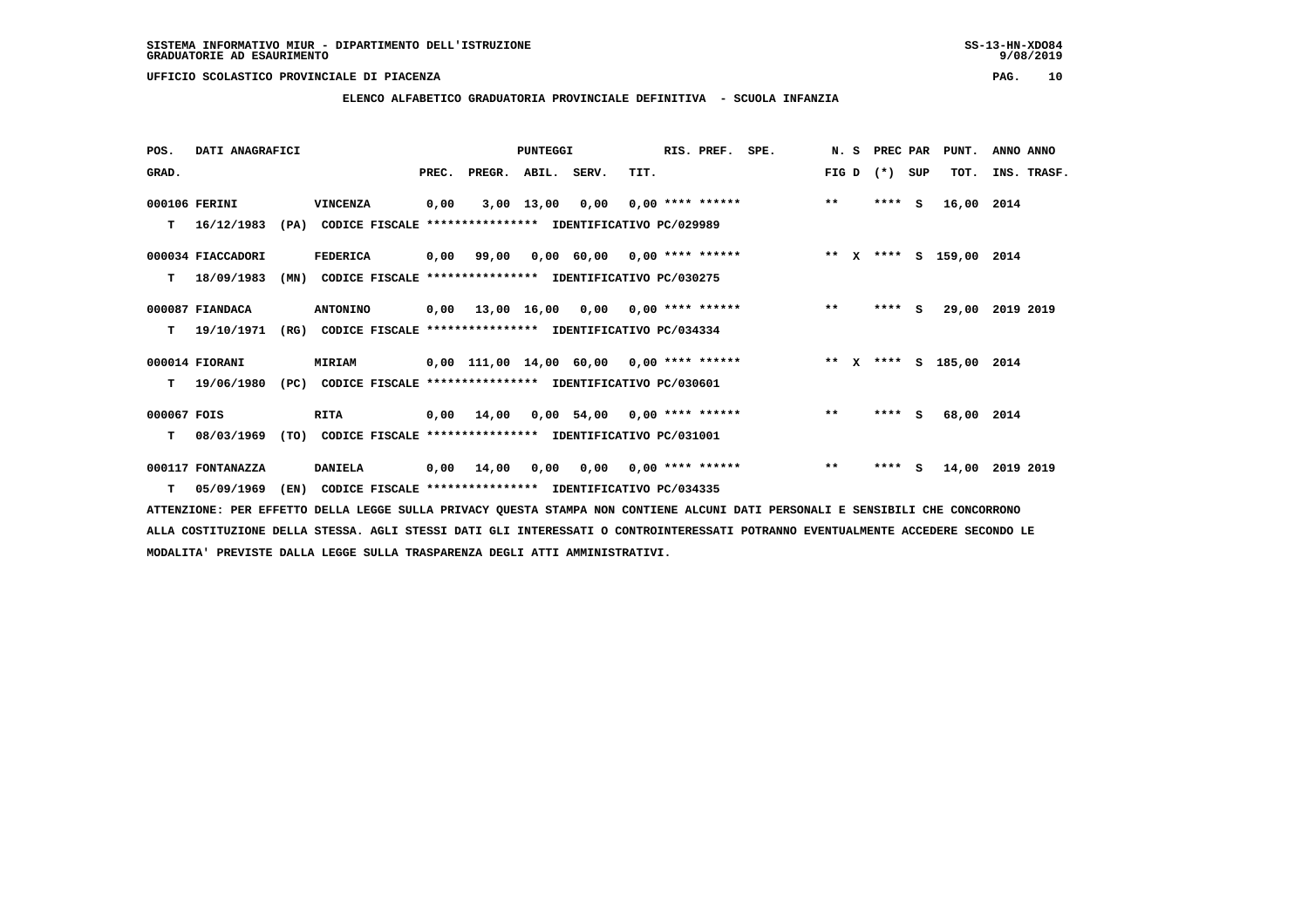**ELENCO ALFABETICO GRADUATORIA PROVINCIALE DEFINITIVA - SCUOLA INFANZIA**

| POS.  | DATI ANAGRAFICI  |      |                                                               |       |                                            | PUNTEGGI           |                                    |      | RIS. PREF.                | SPE. |         | N. S | PREC PAR    |     | PUNT.              | ANNO ANNO   |
|-------|------------------|------|---------------------------------------------------------------|-------|--------------------------------------------|--------------------|------------------------------------|------|---------------------------|------|---------|------|-------------|-----|--------------------|-------------|
| GRAD. |                  |      |                                                               | PREC. | PREGR.                                     | ABIL. SERV.        |                                    | TIT. |                           |      | FIG D   |      | $(*)$       | SUP | TOT.               | INS. TRASF. |
|       | 000119 FRATTOLA  |      | <b>MARA</b>                                                   | 0,00  |                                            | $0,00$ 13,00       | 0,00                               |      | $0.00$ **** ******        |      | ** X    |      | **** S      |     | 13,00 2014         |             |
| т     | 14/09/1966       |      | (PC) CODICE FISCALE **************** IDENTIFICATIVO PC/030417 |       |                                            |                    |                                    |      |                           |      |         |      |             |     |                    |             |
|       | 000021 GALLARATI |      | <b>LORENA</b>                                                 |       | 0,00 72,00 42,00 60,00 0,00 **** ******    |                    |                                    |      |                           |      | $***$   |      |             |     | **** S 174,00      | 2007        |
|       | 28/03/1980       | (PC) | CODICE FISCALE **************** IDENTIFICATIVO PC/025067      |       |                                            |                    |                                    |      |                           |      |         |      |             |     |                    |             |
|       | 000026 GALTELLI  |      | <b>ELEONORA</b>                                               |       | $0,00$ 114,00 18,00 36,00 0,00 **** ****** |                    |                                    |      |                           |      | $**$    |      |             |     | **** S 168,00 2014 |             |
| T.    | 21/05/1983       | (PC) | CODICE FISCALE **************** IDENTIFICATIVO PC/029967      |       |                                            |                    |                                    |      |                           |      |         |      |             |     |                    |             |
|       | 000113 GAVAZZI   |      | <b>ELENA</b>                                                  | 0,00  |                                            |                    | $3,00$ 11,00 0,00 0,00 **** ****** |      |                           |      |         |      | ** X **** S |     | 14,00              | 2014        |
|       | 22/01/1966       |      | (MI) CODICE FISCALE **************** IDENTIFICATIVO PC/031190 |       |                                            |                    |                                    |      |                           |      |         |      |             |     |                    |             |
|       | 000129 GENNARI   |      | LUCIA                                                         | 0,00  |                                            |                    | $0,00$ 11,00 0,00 0,00 **** ****** |      |                           |      | $* *$   |      | $***$ S     |     | 11,00 2014         |             |
| т     | 21/09/1966       | (PC) | CODICE FISCALE **************** IDENTIFICATIVO PC/031006      |       |                                            |                    |                                    |      |                           |      |         |      |             |     |                    |             |
|       | 000125 GIACALONE |      | VINCENZA                                                      | 0,00  |                                            | $0,00 \quad 12,00$ |                                    |      | $0,00$ $0,00$ **** ****** |      | $***$ X |      | **** S      |     | 12,00 2014         |             |
|       | $T = 21/07/1975$ | (SR) | CODICE FISCALE **************** IDENTIFICATIVO PC/030056      |       |                                            |                    |                                    |      |                           |      |         |      |             |     |                    |             |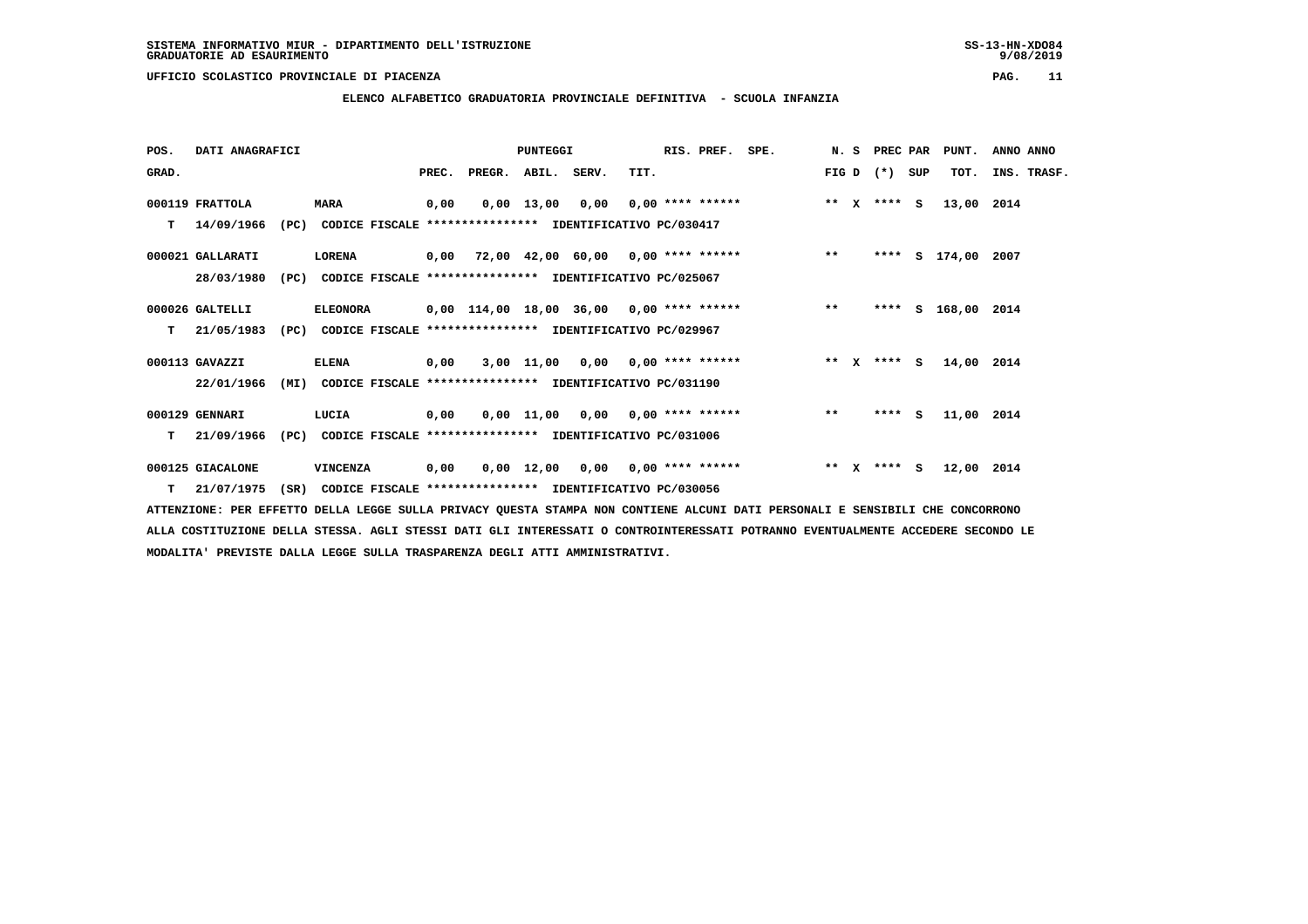**ELENCO ALFABETICO GRADUATORIA PROVINCIALE DEFINITIVA - SCUOLA INFANZIA**

| POS.  | DATI ANAGRAFICI   |      |                                                          |       |                  | PUNTEGGI    |                                          |      | RIS. PREF.         | SPE.                                    | N.S     | PREC PAR |     | PUNT.                   | ANNO ANNO       |
|-------|-------------------|------|----------------------------------------------------------|-------|------------------|-------------|------------------------------------------|------|--------------------|-----------------------------------------|---------|----------|-----|-------------------------|-----------------|
| GRAD. |                   |      |                                                          | PREC. | PREGR.           | ABIL. SERV. |                                          | TIT. |                    |                                         | FIG D   | $(*)$    | SUP | TOT.                    | INS. TRASF.     |
|       | 000082 GIAVANTE   |      | <b>CONCETTA</b>                                          | 0,00  |                  | 12,00 18,00 | 0,00                                     |      | $0,00$ **** ****** |                                         | $***$   | ****     | - S | 30,00                   | 2014            |
| т     | 30/11/1983        | (SR) | CODICE FISCALE **************** IDENTIFICATIVO PC/031143 |       |                  |             |                                          |      |                    |                                         |         |          |     |                         |                 |
|       | 000073 GIORGIO    |      | <b>GIULIANA</b>                                          |       |                  |             | $0,00$ 35,00 13,00 0,00 0,00 **** ****** |      |                    |                                         | $***$   | $***$ S  |     | 48,00 2014              |                 |
| т     | 14/10/1967        | (MI) | CODICE FISCALE **************** IDENTIFICATIVO PC/030195 |       |                  |             |                                          |      |                    |                                         |         |          |     |                         |                 |
|       | 000007 GUARESCHI  |      | <b>FRANCESCA</b>                                         | 0,00  |                  |             | 90,00 42,00 60,00 0,00 **** ******       |      |                    |                                         |         |          |     | ** X **** S 192,00 2007 |                 |
|       | 10/05/1982        | (PC) | CODICE FISCALE **************** IDENTIFICATIVO PC/025085 |       |                  |             |                                          |      |                    |                                         |         |          |     |                         |                 |
|       | 000036 GUARNIERI  |      | <b>VALENTINA</b>                                         |       |                  |             |                                          |      |                    | 0,00 84,00 13,00 60,00 0,00 **** ****** |         |          |     | ** X **** S 157,00 2014 |                 |
| т     | 28/06/1983        | (PC) | CODICE FISCALE **************** IDENTIFICATIVO PC/029979 |       |                  |             |                                          |      |                    |                                         |         |          |     |                         |                 |
|       | 000083 GUARRACINO |      | CLAUDIA                                                  |       | 0,00 12,00 15,00 |             | 0,00                                     |      | $3,00$ **** ****** |                                         | $* *$   | $***$ S  |     |                         | 30,00 2019 2019 |
|       | 20/03/1976        | (SA) | CODICE FISCALE **************** IDENTIFICATIVO PC/034336 |       |                  |             |                                          |      |                    |                                         |         |          |     |                         |                 |
|       | 000093 IMPARATO   |      | <b>FLAVIA</b>                                            | 0,00  |                  |             | $3,00$ 18,00 0,00 0,00 **** ******       |      |                    |                                         | $***$ X | **** S   |     | 21,00 2014              |                 |
| т     | 17/11/1979        | (NA) | CODICE FISCALE **************** IDENTIFICATIVO PC/031271 |       |                  |             |                                          |      |                    |                                         |         |          |     |                         |                 |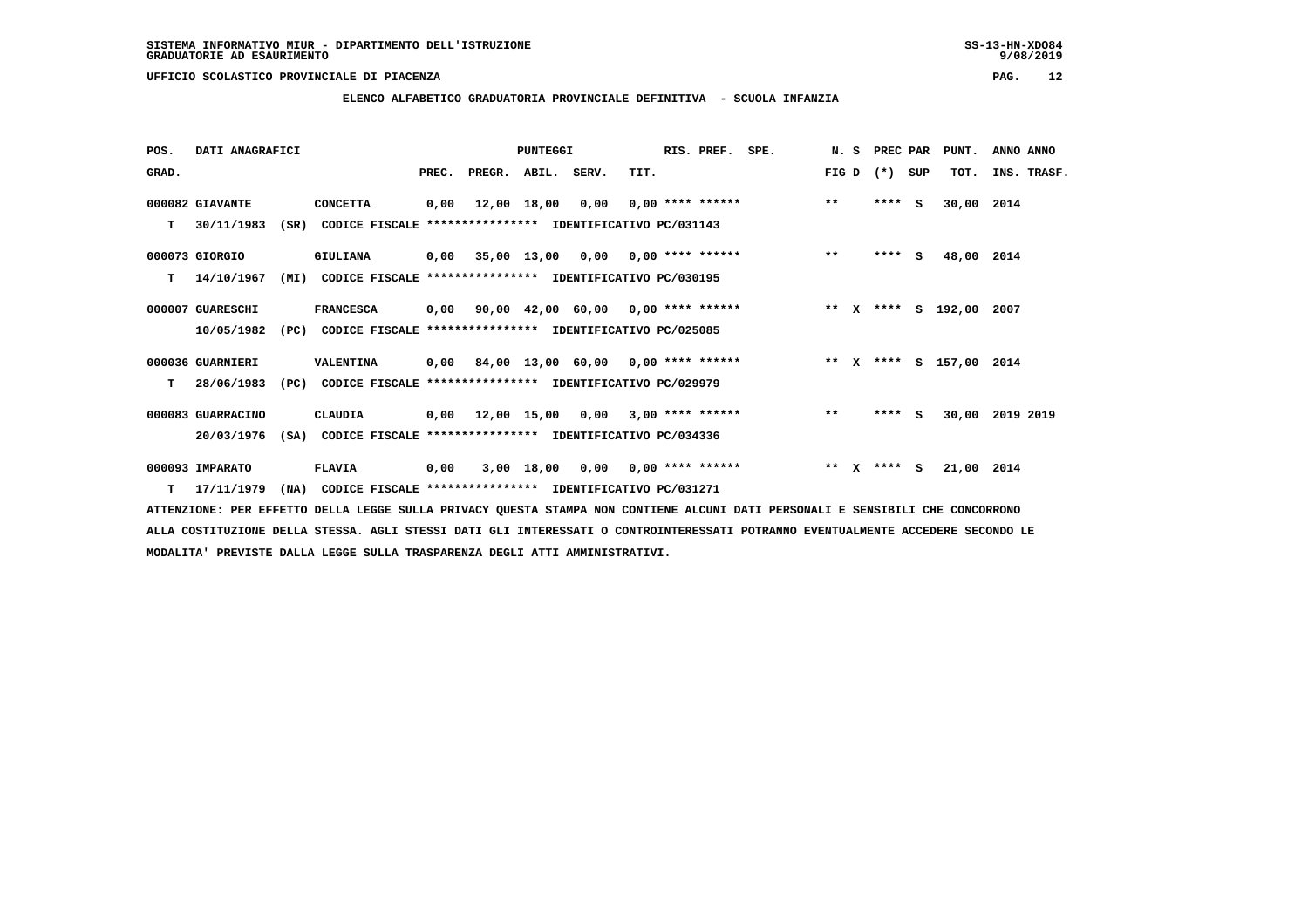**ELENCO ALFABETICO GRADUATORIA PROVINCIALE DEFINITIVA - SCUOLA INFANZIA**

| POS.         | DATI ANAGRAFICI |      |                                                               |      |                                         | <b>PUNTEGGI</b> |                                                              |      | RIS. PREF. SPE. |                                                                             |       | N. S PREC PAR |          | PUNT.      | ANNO ANNO |             |
|--------------|-----------------|------|---------------------------------------------------------------|------|-----------------------------------------|-----------------|--------------------------------------------------------------|------|-----------------|-----------------------------------------------------------------------------|-------|---------------|----------|------------|-----------|-------------|
| GRAD.        |                 |      |                                                               |      | PREC. PREGR. ABIL. SERV.                |                 |                                                              | TIT. |                 |                                                                             |       | $FIG D (*)$   | SUP      | TOT.       |           | INS. TRASF. |
|              | 000050 IMPIERI  |      | BARBARA                                                       |      | 0,00 58,00 12,00 60,00 0,00 **** ****** |                 |                                                              |      |                 | ** x **** s 130,00 2014                                                     |       |               |          |            |           |             |
| т            | 08/05/1973      |      | (PV) CODICE FISCALE **************** IDENTIFICATIVO PC/030338 |      |                                         |                 |                                                              |      |                 |                                                                             |       |               |          |            |           |             |
|              | 000116 LABATI   |      | <b>SILVANA</b>                                                | 0,00 |                                         |                 | $0.00 \quad 14.00 \quad 0.00 \quad 0.00 \quad *** \quad ***$ |      |                 |                                                                             | $***$ | $***$ S       |          | 14,00 2014 |           |             |
| т            | 14/11/1967      | (PC) | CODICE FISCALE **************** IDENTIFICATIVO PC/032387      |      |                                         |                 |                                                              |      |                 |                                                                             |       |               |          |            |           |             |
| 000131 LANZA |                 |      | <b>ENRICO</b>                                                 | 0,00 |                                         |                 | $0,00$ 11,00 0,00 0,00 **** ******                           |      |                 |                                                                             | $**$  | ****          | <b>S</b> | 11,00 2014 |           |             |
| т            | 16/07/1963      |      | (PC) CODICE FISCALE **************** IDENTIFICATIVO PC/030229 |      |                                         |                 |                                                              |      |                 |                                                                             |       |               |          |            |           |             |
| 000012 LENZI |                 |      | <b>ELISA</b>                                                  |      |                                         |                 |                                                              |      |                 | 0,00 84,00 42,00 60,00 0,00 **** ******             ** x **** s 186,00 2007 |       |               |          |            |           |             |
|              | 06/10/1983      | (MI) | CODICE FISCALE **************** IDENTIFICATIVO PC/025095      |      |                                         |                 |                                                              |      |                 |                                                                             |       |               |          |            |           |             |
|              | 000080 LIUZZI   |      | LEONARDA                                                      | 0,00 |                                         |                 | $3,00$ 11,00 24,00 0,00 **** ******                          |      |                 |                                                                             |       | ** x **** S   |          | 38,00 2014 |           |             |
| т            | 16/07/1975      | (MT) | CODICE FISCALE **************** IDENTIFICATIVO PC/032093      |      |                                         |                 |                                                              |      |                 |                                                                             |       |               |          |            |           |             |
|              | 000028 LO SARDO |      | <b>MARIA</b>                                                  |      |                                         |                 |                                                              |      |                 | 0,00 104,00 0,00 60,00 0,00 **** ******                                     | $***$ | ****          |          | S 164,00   | 2011 2011 |             |
|              | 22/10/1962      | (AG) | CODICE FISCALE **************** IDENTIFICATIVO PC/028049      |      |                                         |                 |                                                              |      |                 |                                                                             |       |               |          |            |           |             |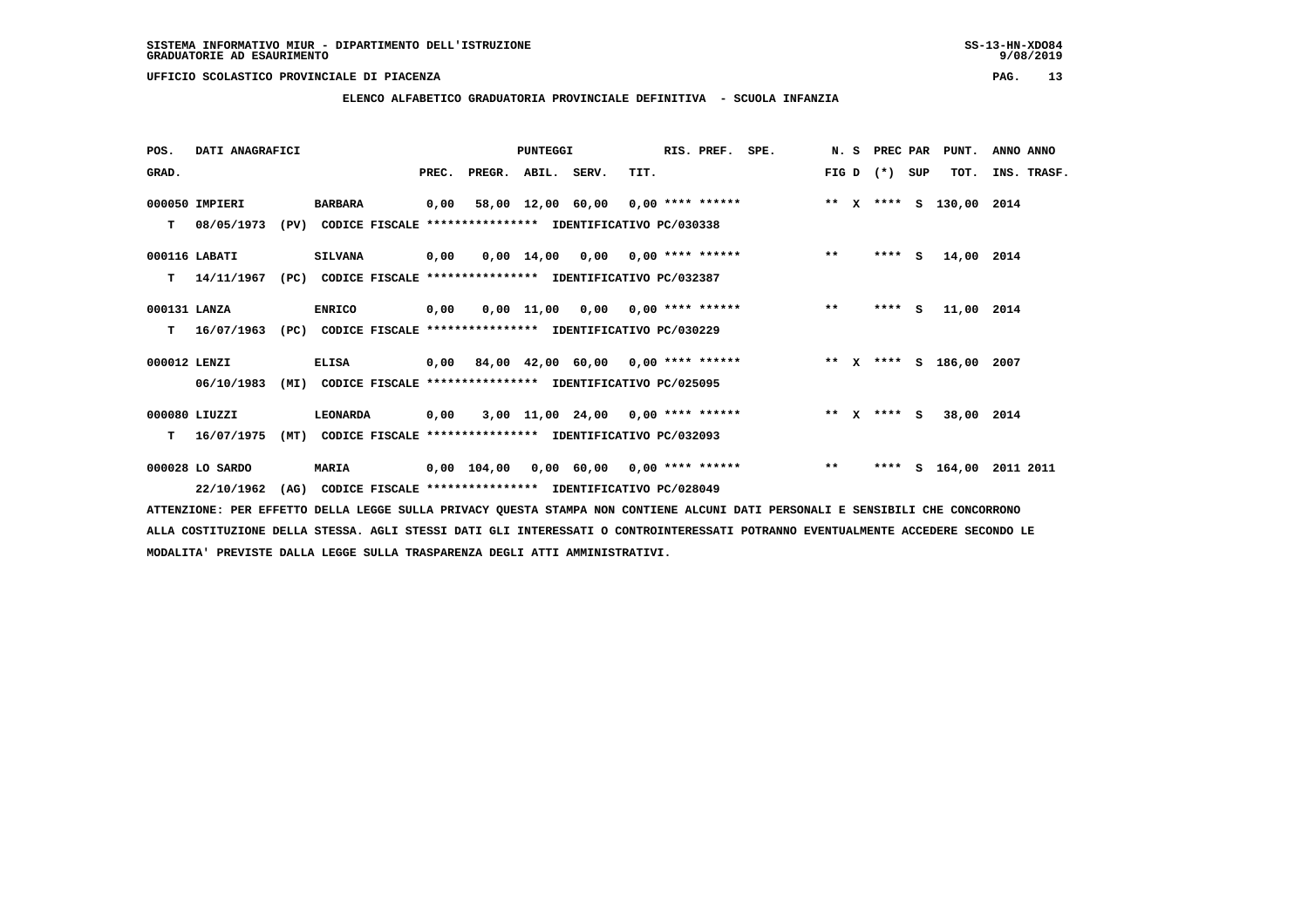**ELENCO ALFABETICO GRADUATORIA PROVINCIALE DEFINITIVA - SCUOLA INFANZIA**

| POS.        | DATI ANAGRAFICI                                                          |               |                                                          |      |                          | <b>PUNTEGGI</b> |      | RIS. PREF. SPE. |                                                     | N. S PREC PAR |         |     | PUNT.              | ANNO ANNO   |  |
|-------------|--------------------------------------------------------------------------|---------------|----------------------------------------------------------|------|--------------------------|-----------------|------|-----------------|-----------------------------------------------------|---------------|---------|-----|--------------------|-------------|--|
| GRAD.       |                                                                          |               |                                                          |      | PREC. PREGR. ABIL. SERV. |                 | TIT. |                 |                                                     | FIG D $(*)$   |         | SUP | TOT.               | INS. TRASF. |  |
| 000111 LOSI |                                                                          | VANNA         |                                                          | 0,00 |                          | 3,00 12,00      |      |                 | $0,00$ $0,00$ **** ****** *** **                    |               | $***$ S |     | 15,00 2014         |             |  |
| т           | 20/02/1973 (PC) CODICE FISCALE **************** IDENTIFICATIVO PC/030373 |               |                                                          |      |                          |                 |      |                 |                                                     |               |         |     |                    |             |  |
|             | 000112 LURASCHI OBONYO ALICE                                             |               |                                                          | 0,00 |                          |                 |      |                 | 3,00 12,00 0,00 0,00 **** ******                    | $***$         | $***$ S |     | 15,00 2014         |             |  |
| т           | 26/09/1970 (EE)                                                          |               | CODICE FISCALE **************** IDENTIFICATIVO PC/033735 |      |                          |                 |      |                 |                                                     |               |         |     |                    |             |  |
|             | 000011 MADONNA                                                           | ORNELLA       |                                                          |      |                          |                 |      |                 | 0,00 111,00 16,00 60,00 0,00 **** ****** *** ***    |               |         |     | **** S 187,00 2002 |             |  |
|             | 22/08/1977 (CE) CODICE FISCALE *************** IDENTIFICATIVO PC/022500  |               |                                                          |      |                          |                 |      |                 |                                                     |               |         |     |                    |             |  |
|             | 000114 MALLIA                                                            | <b>MARINA</b> |                                                          | 0,00 |                          |                 |      |                 | 3,00 11,00 0,00 0,00 **** ****** *** ** ** x **** S |               |         |     | 14,00 2014         |             |  |
| т           | 19/04/1963                                                               | (PC)          | CODICE FISCALE **************** IDENTIFICATIVO PC/032010 |      |                          |                 |      |                 |                                                     |               |         |     |                    |             |  |
|             | 000052 MANTUANO                                                          | <b>MARTA</b>  |                                                          |      |                          |                 |      |                 | 0,00 48,00 18,00 60,00 0,00 **** ****** *** **      |               |         |     | **** S 126,00 2014 |             |  |
| т           | 04/08/1982 (CS) CODICE FISCALE **************** IDENTIFICATIVO PC/030116 |               |                                                          |      |                          |                 |      |                 |                                                     |               |         |     |                    |             |  |
|             | 000040 MARENGHI                                                          | LAURA         |                                                          |      |                          |                 |      |                 | 0,00 84,00 14,00 54,00 0,00 **** ******             | $***$         | ****    |     | S 152,00 2014      |             |  |
| т           | 07/08/1983                                                               | (PC)          | CODICE FISCALE **************** IDENTIFICATIVO PC/030281 |      |                          |                 |      |                 |                                                     |               |         |     |                    |             |  |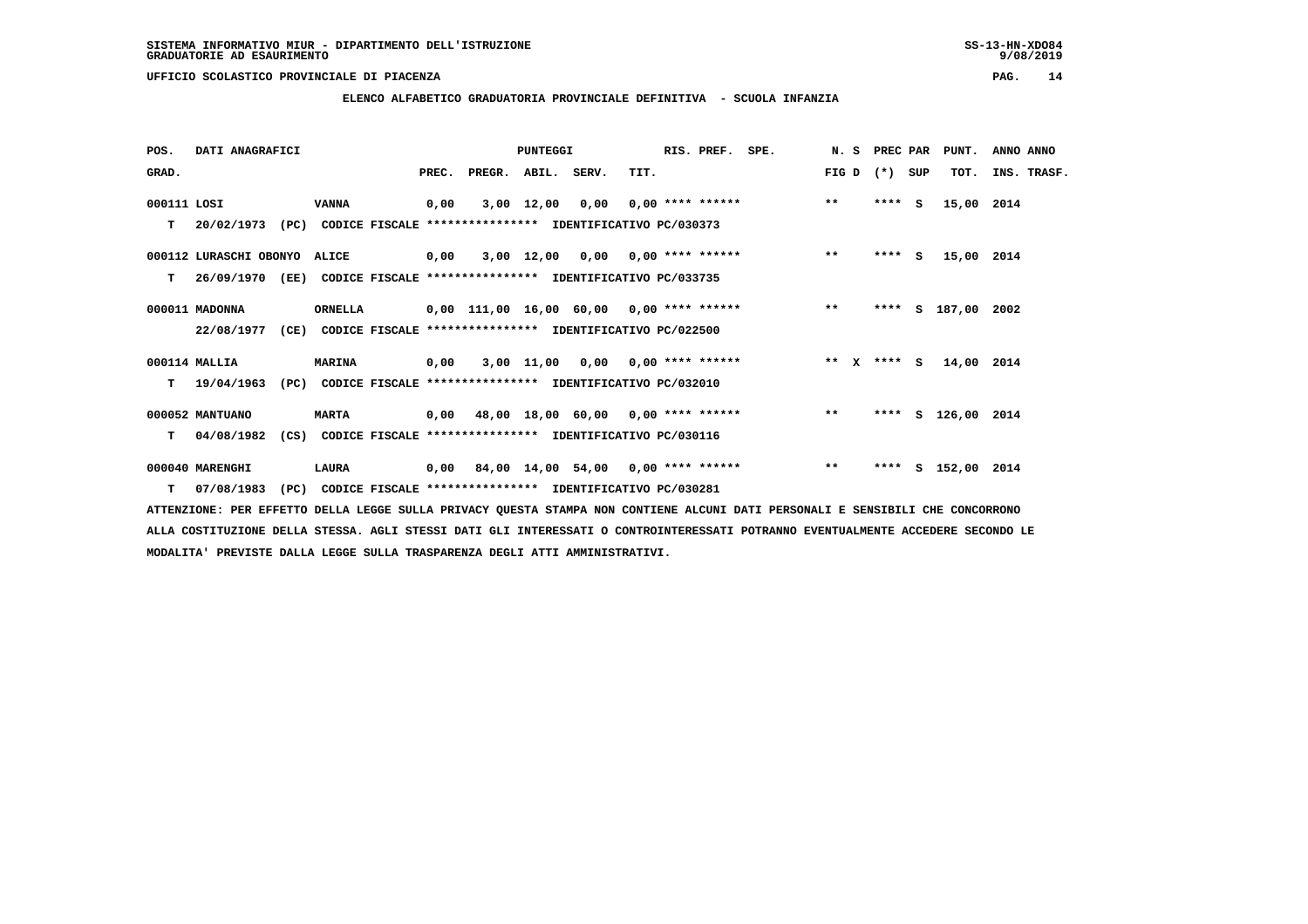# **ELENCO ALFABETICO GRADUATORIA PROVINCIALE DEFINITIVA - SCUOLA INFANZIA**

| POS.  |                        | DATI ANAGRAFICI |                                                          |       |                    | <b>PUNTEGGI</b> |                                           |      | RIS. PREF.         | SPE. | N.S     | PREC PAR    |     | PUNT.       | ANNO ANNO       |
|-------|------------------------|-----------------|----------------------------------------------------------|-------|--------------------|-----------------|-------------------------------------------|------|--------------------|------|---------|-------------|-----|-------------|-----------------|
| GRAD. |                        |                 |                                                          | PREC. | PREGR. ABIL. SERV. |                 |                                           | TIT. |                    |      | FIG D   | $(*)$       | SUP | TOT.        | INS. TRASF.     |
|       | 000136 MARSIGLIA       |                 | <b>MARIA TINDARA</b>                                     | 0,00  |                    | 0,00 11,00      | 0,00                                      |      | $0.00$ **** ****** |      | $***$   | $***$ S     |     | 11,00 2014  |                 |
| т     | 22/03/1955             | (ME)            | CODICE FISCALE **************** IDENTIFICATIVO PC/030249 |       |                    |                 |                                           |      |                    |      |         |             |     |             |                 |
|       | 000142 MASCARUCCI      |                 | <b>HELGA</b>                                             | 0,00  |                    |                 | $3,00$ 40,00 36,00 0,00 **** ******       |      |                    |      | $***$   | $***5$      |     | 79,00 2012  |                 |
|       | 12/04/1978             | (PS)            | CODICE FISCALE **************** IDENTIFICATIVO PC/029839 |       |                    |                 |                                           |      |                    |      |         |             |     |             |                 |
|       | 000076 MASCHI          |                 | <b>ALESSANDRA</b>                                        | 0,00  |                    |                 | $6,00$ 14,00 24,00 0,00 **** ******       |      |                    |      | $***$ X | $***$ S     |     | 44,00 2014  |                 |
| т     | 15/06/1977             | (PC)            | CODICE FISCALE **************** IDENTIFICATIVO PC/030105 |       |                    |                 |                                           |      |                    |      |         |             |     |             |                 |
|       | 000096 MASSARO         |                 | MICHAELA                                                 | 0,00  |                    |                 | $3,00$ 15,00 0,00 0,00 **** ******        |      |                    |      |         | ** x **** s |     | 18,00 2014  |                 |
| т     | 10/05/1983             | (BR)            | CODICE FISCALE                                           |       |                    |                 | **************** IDENTIFICATIVO PC/030308 |      |                    |      |         |             |     |             |                 |
|       | 000064 MATERA LOMBARDI |                 | <b>MARIA LEONARD</b>                                     | 0,00  |                    |                 | $3,00$ 15,00 60,00 0,00 **** ******       |      |                    |      | $***$   | $***$ S     |     |             | 78,00 2014 2014 |
|       | 20/01/1965             | (FG)            | CODICE FISCALE **************** IDENTIFICATIVO PC/029863 |       |                    |                 |                                           |      |                    |      |         |             |     |             |                 |
|       | 000049 MAZZONI         |                 | <b>PAOLA</b>                                             | 0,00  |                    |                 | 60,00 11,00 60,00 0,00 **** ******        |      |                    |      | $***$   | ****        | s   | 131,00 2014 |                 |
| т     | 28/01/1965             | (PC)            | CODICE FISCALE **************** IDENTIFICATIVO PC/032082 |       |                    |                 |                                           |      |                    |      |         |             |     |             |                 |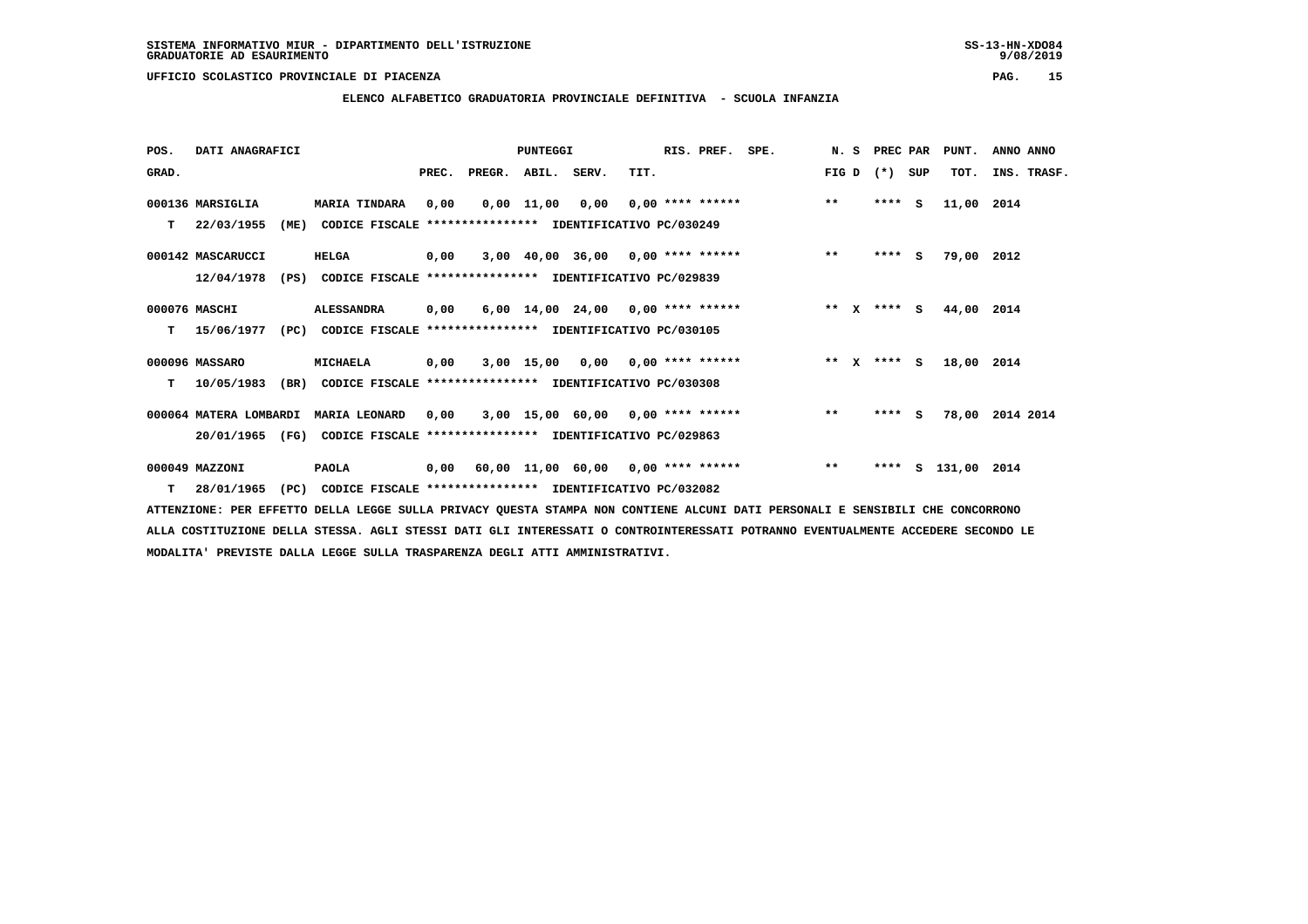**ELENCO ALFABETICO GRADUATORIA PROVINCIALE DEFINITIVA - SCUOLA INFANZIA**

| POS.         | DATI ANAGRAFICI  |      |                                                               |      |                          | <b>PUNTEGGI</b> |                                          |      | RIS. PREF. SPE. |                                                 | N. S PREC PAR |         |     | PUNT.              | ANNO ANNO   |
|--------------|------------------|------|---------------------------------------------------------------|------|--------------------------|-----------------|------------------------------------------|------|-----------------|-------------------------------------------------|---------------|---------|-----|--------------------|-------------|
| GRAD.        |                  |      |                                                               |      | PREC. PREGR. ABIL. SERV. |                 |                                          | TIT. |                 |                                                 | FIG D $(*)$   |         | SUP | TOT.               | INS. TRASF. |
| 000065 MERLI |                  |      | <b>AMALIA</b>                                                 | 0,00 |                          |                 |                                          |      |                 | 0,00 13,00 60,00 0,00 **** ******               | $***$         | $***$ S |     | 73,00 2014         |             |
| т            | 14/04/1962       |      | (PC) CODICE FISCALE **************** IDENTIFICATIVO PC/030208 |      |                          |                 |                                          |      |                 |                                                 |               |         |     |                    |             |
|              | 000088 MITIDIERI |      | ANGELA KATIA                                                  |      |                          |                 | $0,00$ 12,00 11,00 0,00 3,00 **** ****** |      |                 |                                                 | $***$         | $***$ S |     | 26,00 2014         |             |
| т            | 20/11/1975       | (PZ) | CODICE FISCALE **************** IDENTIFICATIVO PC/030459      |      |                          |                 |                                          |      |                 |                                                 |               |         |     |                    |             |
|              | 000024 MOLINARI  |      | LUCIA                                                         |      |                          |                 |                                          |      |                 | 0,00 96,00 13,00 60,00 0,00 **** ****** *** *** |               | ****    |     | S 169,00 2014      |             |
| т            | 30/11/1971       |      | (PC) CODICE FISCALE **************** IDENTIFICATIVO PC/031264 |      |                          |                 |                                          |      |                 |                                                 |               |         |     |                    |             |
|              | 000025 MULAZZI   |      | <b>VALENTINA</b>                                              |      |                          |                 |                                          |      |                 | 0,00 96,00 12,00 60,00 0,00 **** ******         | $***$         |         |     | **** S 168,00 2014 |             |
| т            | 25/03/1983       | (PC) | CODICE FISCALE **************** IDENTIFICATIVO PC/030286      |      |                          |                 |                                          |      |                 |                                                 |               |         |     |                    |             |
|              | 000081 MUSELLI   |      | <b>ENRICA</b>                                                 | 0,00 |                          |                 | $0,00$ 14,00 24,00 0,00 **** ******      |      |                 |                                                 | ** x **** s   |         |     | 38,00 2014         |             |
| т            | 17/12/1969       |      | (PC) CODICE FISCALE **************** IDENTIFICATIVO PC/032068 |      |                          |                 |                                          |      |                 |                                                 |               |         |     |                    |             |
| 000035 NAPPA |                  |      | <b>GIOVANNA</b>                                               |      |                          |                 |                                          |      |                 | 0,00 82,00 15,00 60,00 0,00 **** ******         | $***$         | ****    |     | S 157,00           | 2007 2007   |
|              | 25/06/1977       | (AV) | CODICE FISCALE **************** IDENTIFICATIVO PC/024944      |      |                          |                 |                                          |      |                 |                                                 |               |         |     |                    |             |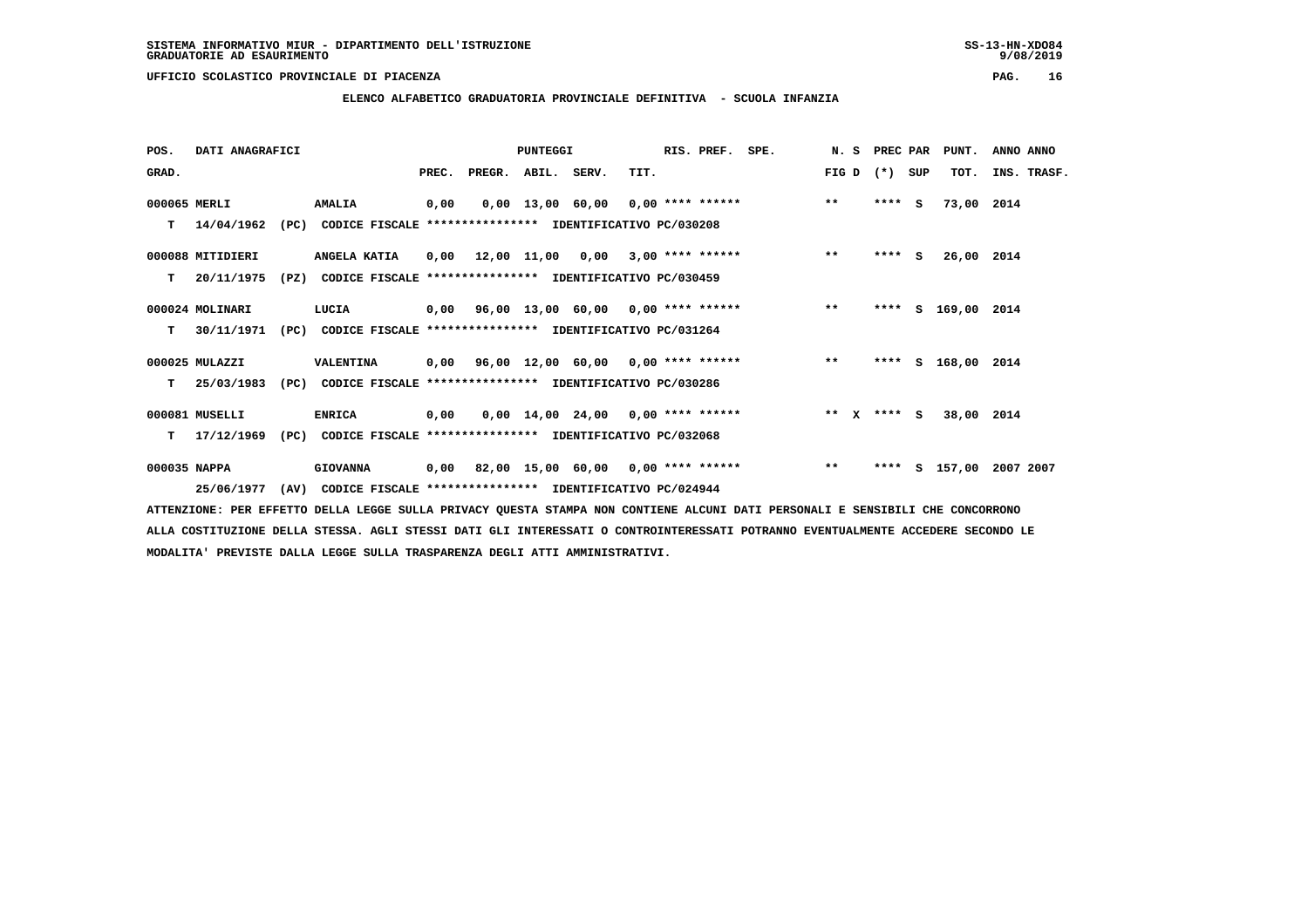**ELENCO ALFABETICO GRADUATORIA PROVINCIALE DEFINITIVA - SCUOLA INFANZIA**

| POS.  | DATI ANAGRAFICI   |      |                                                               |       |        | PUNTEGGI     |                                           |      | RIS. PREF.         | SPE. | N.S   |              | PREC PAR    |     | PUNT.              | ANNO ANNO |             |
|-------|-------------------|------|---------------------------------------------------------------|-------|--------|--------------|-------------------------------------------|------|--------------------|------|-------|--------------|-------------|-----|--------------------|-----------|-------------|
| GRAD. |                   |      |                                                               | PREC. | PREGR. | ABIL. SERV.  |                                           | TIT. |                    |      | FIG D |              | $(* )$      | SUP | TOT.               |           | INS. TRASF. |
|       | 000135 ORECCHIO   |      | <b>CESARE</b>                                                 | 0,00  |        | $0,00$ 11,00 | 0,00                                      |      | $0,00$ **** ****** |      | $***$ |              | ****        | S.  | 11,00 2014         |           |             |
| т     | 06/04/1969        | (VV) | CODICE FISCALE **************** IDENTIFICATIVO PC/032061      |       |        |              |                                           |      |                    |      |       |              |             |     |                    |           |             |
|       | 000118 PASQUALI   |      | <b>SIMONE</b>                                                 | 0,00  |        |              | $0,00$ 13,00 0,00 0,00 **** ******        |      |                    |      |       |              | ** x **** S |     | 13,00 2014         |           |             |
| т     | 14/10/1978        | (PC) | CODICE FISCALE **************** IDENTIFICATIVO PC/029974      |       |        |              |                                           |      |                    |      |       |              |             |     |                    |           |             |
|       | 000027 PAVONE     |      | <b>FORTUNATA</b>                                              |       |        |              | $0,00$ 87,00 16,00 60,00 3,00 **** ****** |      |                    |      |       |              |             |     | ** x **** s 166,00 | 2005 2005 |             |
|       | 10/06/1967        | (RC) | CODICE FISCALE **************** IDENTIFICATIVO PC/024115      |       |        |              |                                           |      |                    |      |       |              |             |     |                    |           |             |
|       | 000066 PECORA     |      | <b>SIMONETTA</b>                                              | 0,00  |        |              | $0.00$ 12.00 60.00 0.00 **** ******       |      |                    |      | $***$ |              | $***$ S     |     | 72,00              | 2014      |             |
| т     | 29/09/1979        |      | (LO) CODICE FISCALE **************** IDENTIFICATIVO PC/033064 |       |        |              |                                           |      |                    |      |       |              |             |     |                    |           |             |
|       | 000092 PECORARO   |      | ANNA                                                          | 0,00  |        |              | $3,00$ 13,00 0,00 6,00 **** ******        |      |                    |      | $**$  |              | $***$ S     |     | 22,00 2014         |           |             |
| т     | 30/09/1981        | (SA) | CODICE FISCALE **************** IDENTIFICATIVO PC/033274      |       |        |              |                                           |      |                    |      |       |              |             |     |                    |           |             |
|       | 000071 PEDRAZZINI |      | <b>OMBRETTA</b>                                               | 0,00  |        | 2,00 42,00   | 4,00 0,00 **** ******                     |      |                    |      | $* *$ | $\mathbf{x}$ | $***$ S     |     | 48,00              | 2007      |             |
|       | 03/08/1980        | (PC) | CODICE FISCALE **************** IDENTIFICATIVO PC/024992      |       |        |              |                                           |      |                    |      |       |              |             |     |                    |           |             |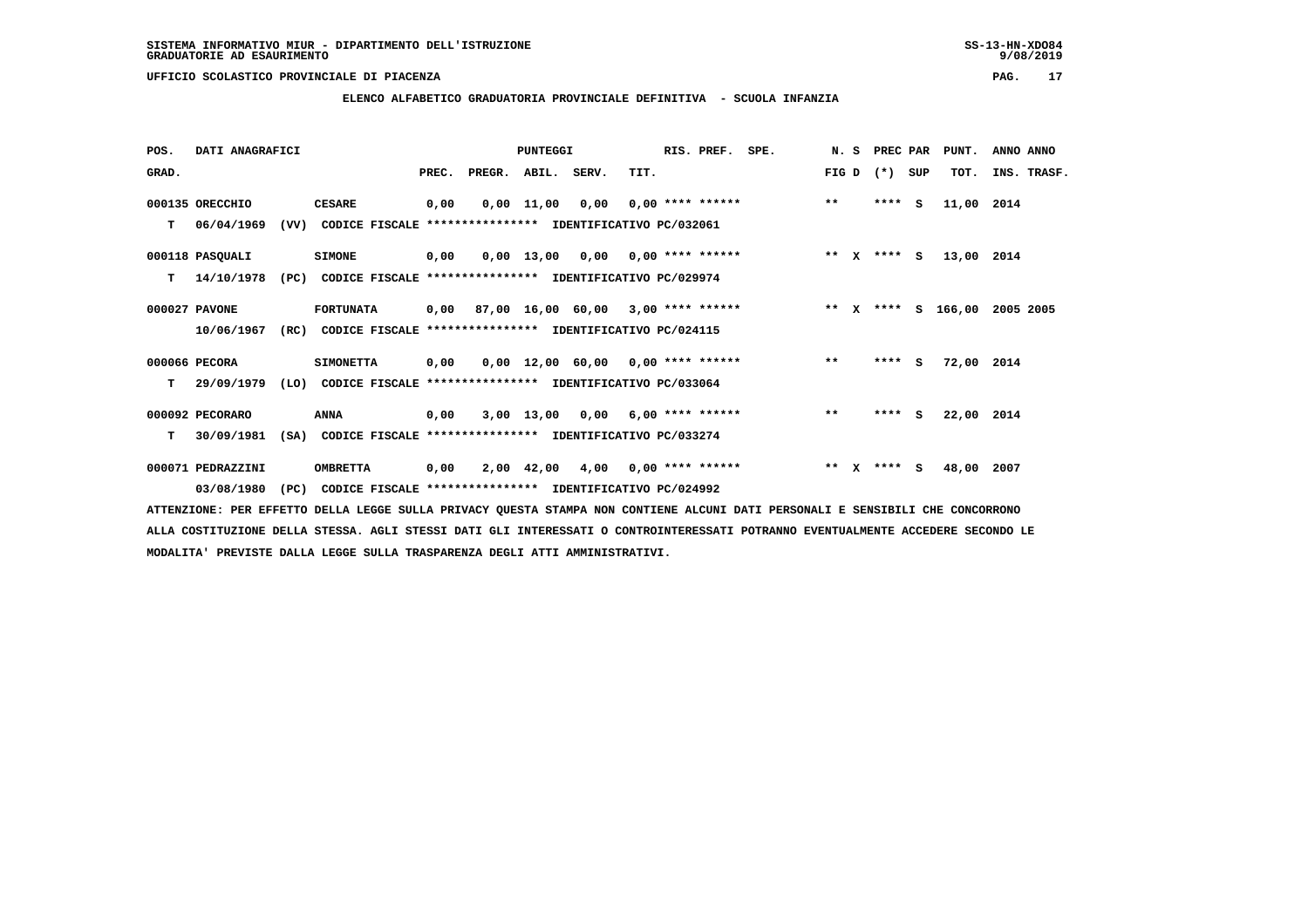**ELENCO ALFABETICO GRADUATORIA PROVINCIALE DEFINITIVA - SCUOLA INFANZIA**

| POS.  | DATI ANAGRAFICI  |      |                                                               |       |        | PUNTEGGI    |                                         |      | RIS. PREF. SPE. |                                                                        |       | N. S PREC PAR |     | PUNT.      | ANNO ANNO       |
|-------|------------------|------|---------------------------------------------------------------|-------|--------|-------------|-----------------------------------------|------|-----------------|------------------------------------------------------------------------|-------|---------------|-----|------------|-----------------|
| GRAD. |                  |      |                                                               | PREC. | PREGR. | ABIL. SERV. |                                         | TIT. |                 |                                                                        | FIG D | $(*)$         | SUP | TOT.       | INS. TRASF.     |
|       | 000123 PENNINI   |      | <b>BARBARA</b>                                                | 0,00  |        |             |                                         |      |                 | $0,00$ 12,00 0,00 0,00 **** ****** *** **                              |       | $***$ S       |     | 12,00 2014 |                 |
| т     | 24/06/1972       |      | (PC) CODICE FISCALE **************** IDENTIFICATIVO PC/030320 |       |        |             |                                         |      |                 |                                                                        |       |               |     |            |                 |
|       | 000134 PICCHIONI |      | <b>GIOVANNA</b>                                               | 0,00  |        |             | $0,00$ 11,00 0,00 0,00 **** ******      |      |                 | $\star \star$                                                          |       | $***$ S       |     | 11,00 2014 |                 |
| т     | 26/09/1971       | (PC) | CODICE FISCALE **************** IDENTIFICATIVO PC/030515      |       |        |             |                                         |      |                 |                                                                        |       |               |     |            |                 |
|       | 000068 PIERETTI  |      | <b>PAOLA</b>                                                  |       |        |             |                                         |      |                 |                                                                        |       | $***$ S       |     |            | 68,00 2019 2019 |
|       | 16/07/1965       |      | (FR) CODICE FISCALE **************** IDENTIFICATIVO PC/034340 |       |        |             |                                         |      |                 |                                                                        |       |               |     |            |                 |
|       | 000102 PISTARA   |      | CONCETTA MARI                                                 | 0,00  |        |             |                                         |      |                 | 3,00 14,00 0,00 0,00 **** ******                                       | $* *$ | **** $S$      |     | 17,00 2014 |                 |
| T.    | 06/03/1983       | (CT) | CODICE FISCALE **************** IDENTIFICATIVO PC/030301      |       |        |             |                                         |      |                 |                                                                        |       |               |     |            |                 |
|       | 000054 PITTORE   |      | <b>VERONICA</b>                                               |       |        |             | 0,00 24,00 41,00 60,00 0,00 **** ****** |      |                 | ** X **** S 125,00 2014 2014                                           |       |               |     |            |                 |
|       | 24/10/1988       |      | (FR) CODICE FISCALE **************** IDENTIFICATIVO PC/029864 |       |        |             |                                         |      |                 |                                                                        |       |               |     |            |                 |
|       | $000044$ POLITI  |      | <b>MARIA CRISTIN</b>                                          |       |        |             |                                         |      |                 | 0,00 72,00 12,00 60,00 0,00 **** ****** **** *** ** **** S 144,00 2014 |       |               |     |            |                 |
| т     | 25/09/1973       | (PC) | CODICE FISCALE **************** IDENTIFICATIVO PC/030236      |       |        |             |                                         |      |                 |                                                                        |       |               |     |            |                 |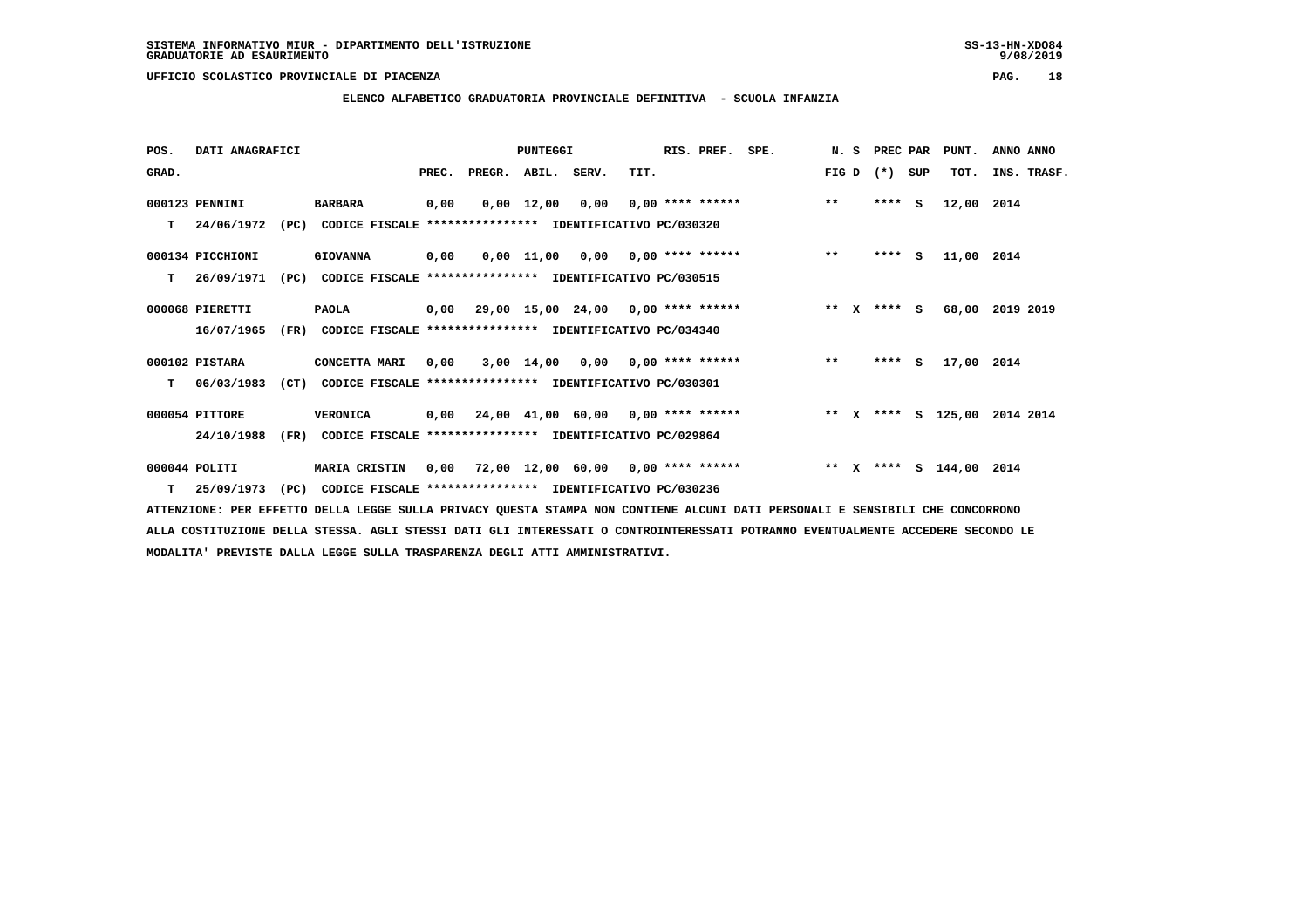**ELENCO ALFABETICO GRADUATORIA PROVINCIALE DEFINITIVA - SCUOLA INFANZIA**

| POS.        | DATI ANAGRAFICI   |      |                                                               |       |        | <b>PUNTEGGI</b> |                                           |      | RIS. PREF.                | SPE. | N. S  | PREC PAR |          | PUNT.         | ANNO ANNO   |
|-------------|-------------------|------|---------------------------------------------------------------|-------|--------|-----------------|-------------------------------------------|------|---------------------------|------|-------|----------|----------|---------------|-------------|
| GRAD.       |                   |      |                                                               | PREC. | PREGR. | ABIL. SERV.     |                                           | TIT. |                           |      | FIG D | $(*)$    | SUP      | TOT.          | INS. TRASF. |
|             | 000130 PRINCIPI   |      | <b>MICHELA</b>                                                | 0,00  |        | $0,00$ 11,00    | 0,00                                      |      | $0,00$ **** ******        |      | $***$ | ****     | <b>S</b> | 11,00 2014    |             |
| т           | 09/04/1970        |      | (PC) CODICE FISCALE **************** IDENTIFICATIVO PC/030990 |       |        |                 |                                           |      |                           |      |       |          |          |               |             |
| 000110 RAGO |                   |      | LUIGI                                                         | 0,00  |        |                 | $0.00$ 15.00 0.00 0.00 **** ******        |      |                           |      | $**$  | $***$ S  |          | 15,00 2014    |             |
|             | 03/03/1983        | (SA) | CODICE FISCALE **************** IDENTIFICATIVO PC/030057      |       |        |                 |                                           |      |                           |      |       |          |          |               |             |
|             | 000126 RAMPULLA   |      | <b>FRANCESCO</b>                                              | 0,00  |        | 0,00 12,00      |                                           |      | $0,00$ $0,00$ **** ****** |      | $**$  | ****     | <b>S</b> | 12,00         | 2019 2019   |
| т           | 09/08/1962        | (ME) | CODICE FISCALE **************** IDENTIFICATIVO PC/034337      |       |        |                 |                                           |      |                           |      |       |          |          |               |             |
|             | 000139 RANCATI    |      | VALENTINA                                                     | 0,00  |        |                 | $0,00$ 11,00 0,00 0,00 **** ******        |      |                           |      | $***$ | $***5$   |          | 11,00 2014    |             |
| т           | 22/10/1981        | (PC) | CODICE FISCALE **************** IDENTIFICATIVO PC/030104      |       |        |                 |                                           |      |                           |      |       |          |          |               |             |
|             | 000022 RAPACCIOLI |      | DANIELA                                                       |       |        |                 | $0,00$ 96,00 18,00 60,00 0,00 **** ****** |      |                           |      | $**$  | ****     |          | S 174,00 2014 |             |
| т           | 13/06/1977        | (PC) | CODICE FISCALE **************** IDENTIFICATIVO PC/030989      |       |        |                 |                                           |      |                           |      |       |          |          |               |             |
| 000053 RIVA |                   |      | <b>ELENA</b>                                                  | 0,00  |        |                 | 48,00 17,00 60,00 0,00 **** ******        |      |                           |      | $***$ | ****     |          | S 125,00 2007 |             |
|             | 17/05/1978        | (PC) | CODICE FISCALE **************** IDENTIFICATIVO PC/025017      |       |        |                 |                                           |      |                           |      |       |          |          |               |             |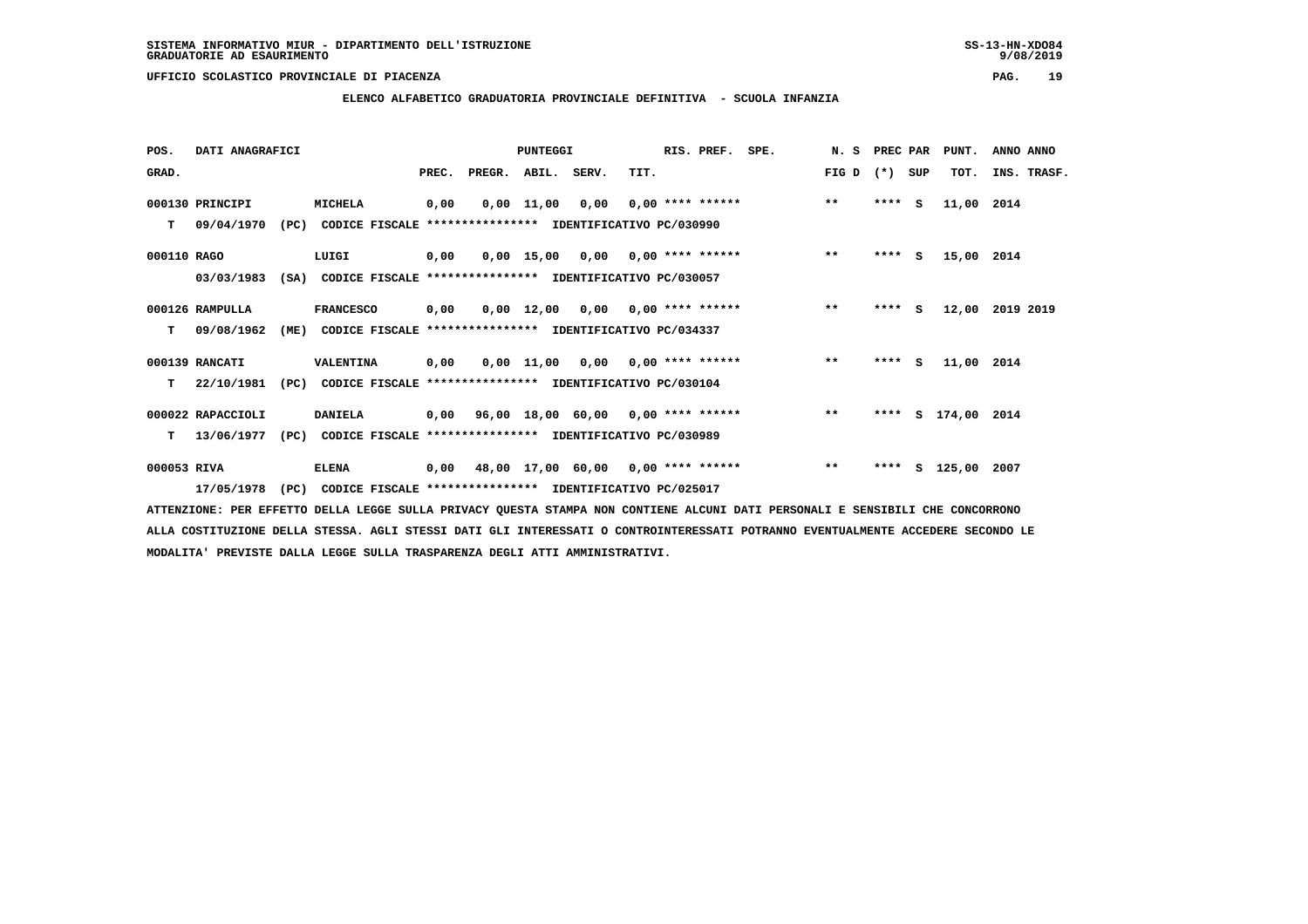**ELENCO ALFABETICO GRADUATORIA PROVINCIALE DEFINITIVA - SCUOLA INFANZIA**

| POS.        | DATI ANAGRAFICI |      |                                                                         |      |                          | PUNTEGGI |      | RIS. PREF. SPE.                          |                                                |              |         |     | N. S PREC PAR PUNT. | ANNO ANNO   |  |
|-------------|-----------------|------|-------------------------------------------------------------------------|------|--------------------------|----------|------|------------------------------------------|------------------------------------------------|--------------|---------|-----|---------------------|-------------|--|
| GRAD.       |                 |      |                                                                         |      | PREC. PREGR. ABIL. SERV. |          | TIT. |                                          |                                                | FIG D        | $(* )$  | SUP | TOT.                | INS. TRASF. |  |
| 000019 RODA |                 |      | <b>ELENA</b>                                                            |      |                          |          |      |                                          | 0,00 104,00 16,00 60,00 0,00 **** ******       | $***$        |         |     | **** S 180,00 2014  |             |  |
| т           | 30/03/1970      | (PC) | CODICE FISCALE **************** IDENTIFICATIVO PC/030328                |      |                          |          |      |                                          |                                                |              |         |     |                     |             |  |
| 000109 SABA |                 |      | <b>MARIAPIETRINA</b>                                                    | 0.00 |                          |          |      | $3,00$ 12,00 0,00 0,00 **** ******       | ** x **** s 15,00 2014                         |              |         |     |                     |             |  |
| T.          | 21/08/1972      |      | (NU) CODICE FISCALE **************** IDENTIFICATIVO PC/030172           |      |                          |          |      |                                          |                                                |              |         |     |                     |             |  |
|             | 000091 SALZILLO |      | <b>LAURA</b>                                                            |      |                          |          |      | $0,00$ 10,00 12,00 0,00 0,00 **** ****** |                                                | $***$        | $***$ S |     | 22,00 2014          |             |  |
| т           | 11/12/1966      |      | (CE) CODICE FISCALE **************** IDENTIFICATIVO PC/031400           |      |                          |          |      |                                          |                                                |              |         |     |                     |             |  |
|             | 000017 SANSONE  |      | <b>CATERINA</b>                                                         |      |                          |          |      |                                          | 0,00 120,00 0,00 60,00 0,00 **** ****** *** ** |              |         |     | **** S 180,00 2002  |             |  |
|             |                 |      | 19/12/1977 (CS) CODICE FISCALE *************** IDENTIFICATIVO PC/022523 |      |                          |          |      |                                          |                                                |              |         |     |                     |             |  |
| 000002 SAVI |                 |      | <b>MILENA</b>                                                           |      |                          |          |      |                                          | 0,00 132,00 13,00 60,00 0,00 **** ******       | $\star\star$ |         |     | **** S 205,00 2014  |             |  |
| т           | 11/03/1979      | (PC) | CODICE FISCALE **************** IDENTIFICATIVO PC/029983                |      |                          |          |      |                                          |                                                |              |         |     |                     |             |  |
|             | 000060 SCARANI  |      | LAURA                                                                   |      |                          |          |      | 0,00 74,00 11,00 0,00 0,00 **** ******   |                                                | $**$         | ****    | - S | 85,00 2014          |             |  |
|             | T 16/09/1978    | (PC) | CODICE FISCALE **************** IDENTIFICATIVO PC/030332                |      |                          |          |      |                                          |                                                |              |         |     |                     |             |  |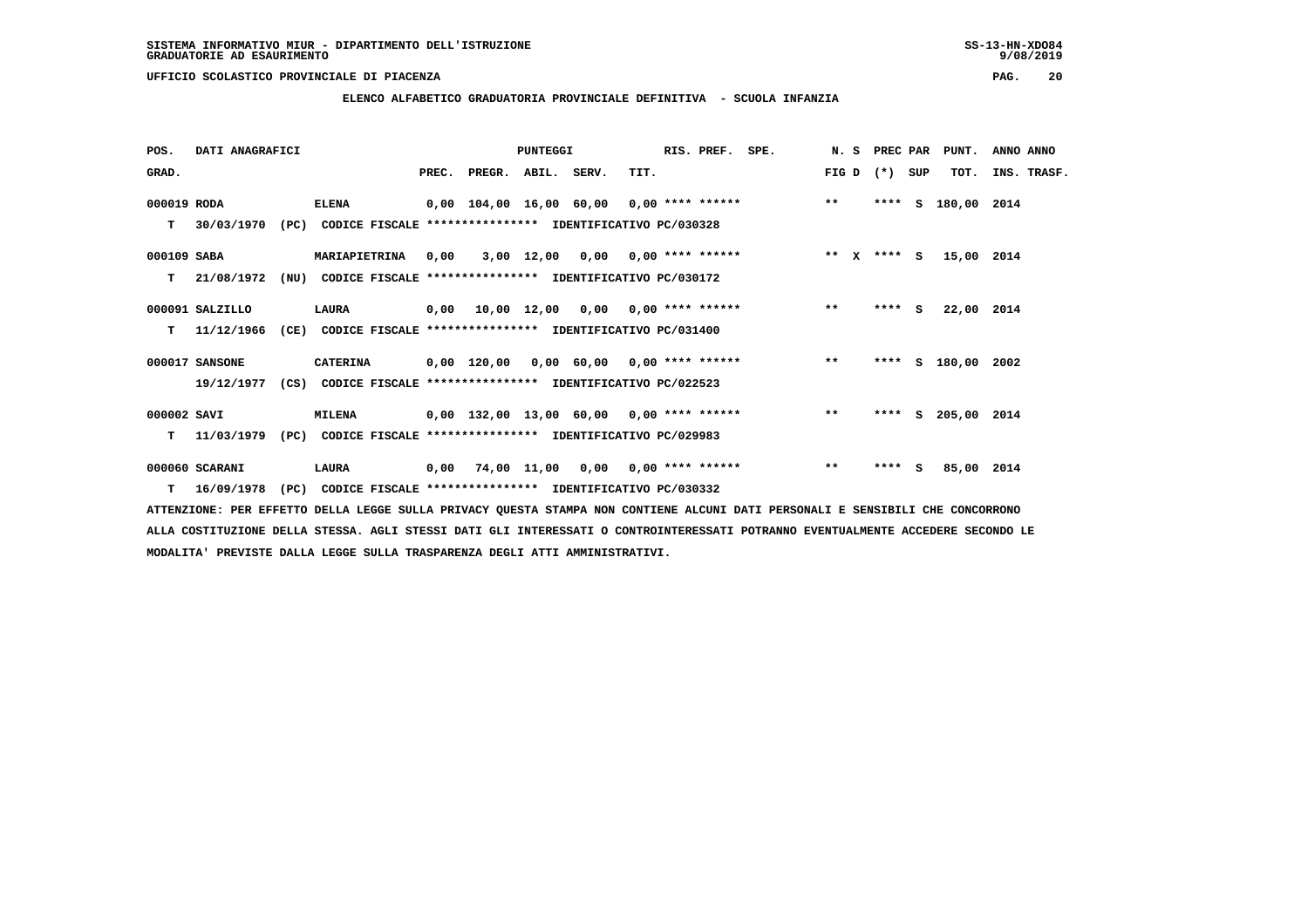**ELENCO ALFABETICO GRADUATORIA PROVINCIALE DEFINITIVA - SCUOLA INFANZIA**

| POS.         | DATI ANAGRAFICI    |      |                                                                         |       |                                           | PUNTEGGI |                                     |      | RIS. PREF. | SPE.                                       |             | N. S PREC PAR |     | PUNT.              | ANNO ANNO   |
|--------------|--------------------|------|-------------------------------------------------------------------------|-------|-------------------------------------------|----------|-------------------------------------|------|------------|--------------------------------------------|-------------|---------------|-----|--------------------|-------------|
| GRAD.        |                    |      |                                                                         | PREC. | PREGR. ABIL. SERV.                        |          |                                     | TIT. |            |                                            | FIG D $(*)$ |               | SUP | TOT.               | INS. TRASF. |
|              | 000057 SEGALINI    |      | <b>MARIANGELA</b>                                                       | 0,00  |                                           |          |                                     |      |            | 60,00 16,00 30,00 0,00 **** ****** *** *** |             | ****          | S   | 106,00 2002        |             |
|              | 11/10/1974         |      | (PC) CODICE FISCALE **************** IDENTIFICATIVO PC/022539           |       |                                           |          |                                     |      |            |                                            |             |               |     |                    |             |
|              | 000043 SEGHIZZI    |      | GAIA                                                                    |       |                                           |          |                                     |      |            | 0,00 73,00 11,00 60,00 0,00 **** ******    | $***$       |               |     | **** S 144,00 2014 |             |
| т            | 20/01/1975         | (LO) | CODICE FISCALE **************** IDENTIFICATIVO PC/030334                |       |                                           |          |                                     |      |            |                                            |             |               |     |                    |             |
| 000097 SILVA |                    |      | CHIARA                                                                  | 0,00  |                                           |          | $3,00$ 15,00 0,00 0,00 **** ******  |      |            | ** x **** S                                |             |               |     | 18,00 2014         |             |
| т            | 20/10/1975         | (AR) | CODICE FISCALE **************** IDENTIFICATIVO PC/030534                |       |                                           |          |                                     |      |            |                                            |             |               |     |                    |             |
|              | 000032 SMALDORE    |      | <b>GERARDA ASSUN</b>                                                    |       | $0.00$ 88.00 13.00 60.00 0.00 **** ****** |          |                                     |      |            | ** X **** S 161,00                         |             |               |     |                    | 2007        |
|              | 27/05/1961         |      | (PZ) CODICE FISCALE **************** IDENTIFICATIVO PC/025048           |       |                                           |          |                                     |      |            |                                            |             |               |     |                    |             |
|              | 000078 SORRENTINO  |      | OLIMPIA                                                                 | 0,00  |                                           |          | $0,00$ 14,00 24,00 0,00 **** ****** |      |            |                                            |             | ** x **** S   |     | 38,00 2014         |             |
| т            | 12/07/1960         | (NA) | CODICE FISCALE **************** IDENTIFICATIVO PC/029966                |       |                                           |          |                                     |      |            |                                            |             |               |     |                    |             |
|              | 000133 STARRANTINO |      | RITA                                                                    | 0,00  |                                           |          | $0,00$ 11,00 0,00 0,00 **** ******  |      |            |                                            | $***$       | $***$ S       |     | 11,00 2014         |             |
|              |                    |      | 28/02/1973 (AG) CODICE FISCALE *************** IDENTIFICATIVO PC/032113 |       |                                           |          |                                     |      |            |                                            |             |               |     |                    |             |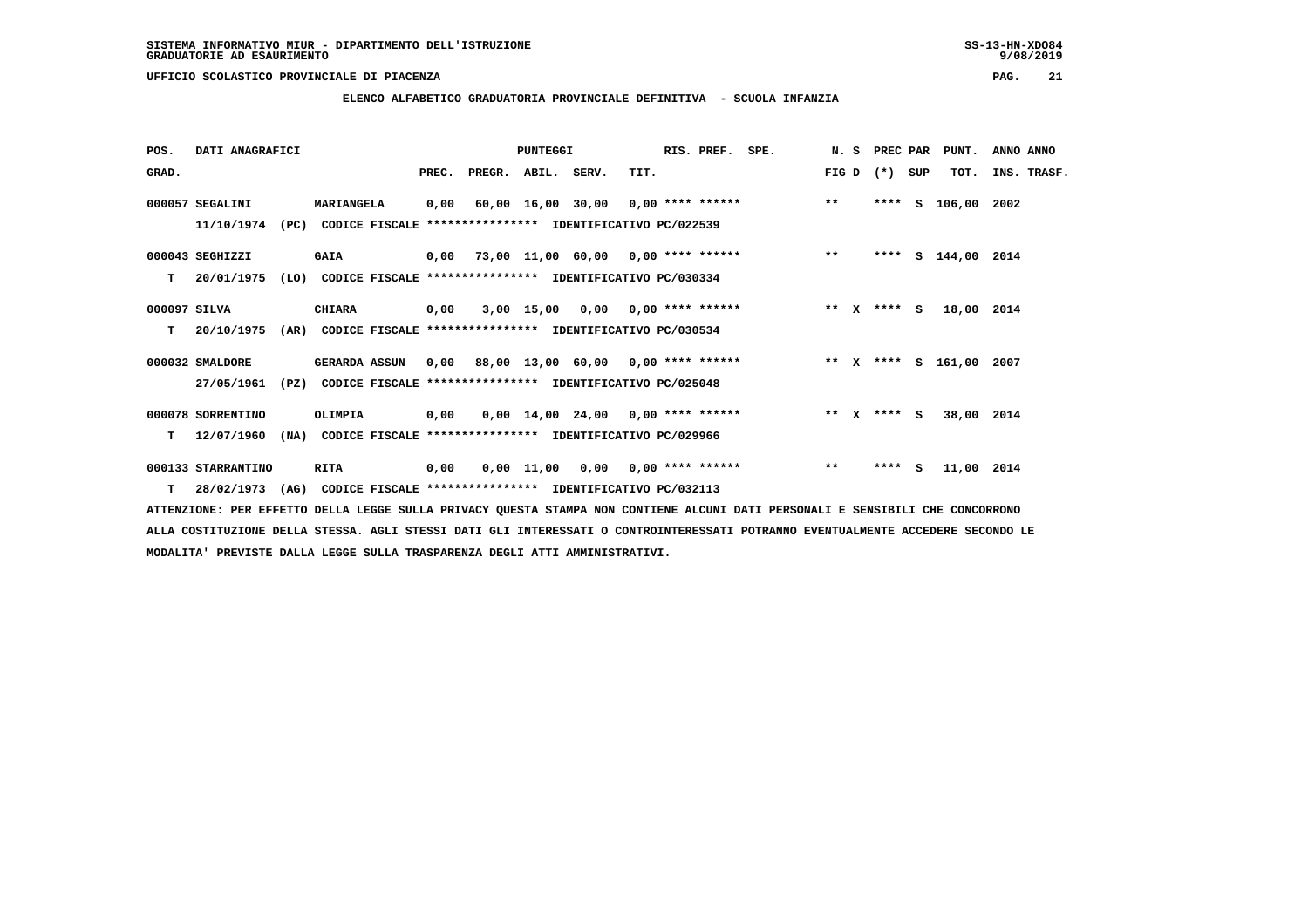**ELENCO ALFABETICO GRADUATORIA PROVINCIALE DEFINITIVA - SCUOLA INFANZIA**

| POS.  | DATI ANAGRAFICI    |                                                                           |      |                                         | PUNTEGGI |                                    |      | RIS. PREF. | SPE.                                                                        |         | N. S PREC PAR |     | PUNT.              | ANNO ANNO   |
|-------|--------------------|---------------------------------------------------------------------------|------|-----------------------------------------|----------|------------------------------------|------|------------|-----------------------------------------------------------------------------|---------|---------------|-----|--------------------|-------------|
| GRAD. |                    |                                                                           |      | PREC. PREGR. ABIL. SERV.                |          |                                    | TIT. |            |                                                                             | FIG D   | $(* )$        | SUP | TOT.               | INS. TRASF. |
|       | 000003 TAGLIAFERRI | <b>ANGELA</b>                                                             |      |                                         |          |                                    |      |            | 0,00 132,00 12,00 60,00 0,00 **** ****** *** ***                            |         | ****          | s   | 204,00 2014        |             |
| т     |                    | 16/03/1971 (PC) CODICE FISCALE **************** IDENTIFICATIVO PC/030931  |      |                                         |          |                                    |      |            |                                                                             |         |               |     |                    |             |
|       | 000045 TAGLIAFERRI | <b>ROBERTA</b>                                                            |      |                                         |          |                                    |      |            | 0,00 68,00 14,00 60,00 0,00 **** ******             ** x **** s 142,00 2014 |         |               |     |                    |             |
| т     | 21/07/1976<br>(PC) | CODICE FISCALE **************** IDENTIFICATIVO PC/030646                  |      |                                         |          |                                    |      |            |                                                                             |         |               |     |                    |             |
|       | 000051 TALARICO    | <b>ROSALINDA</b>                                                          |      | 0,00 24,00 42,00 60,00 0,00 **** ****** |          |                                    |      |            |                                                                             | $**$    |               |     | **** S 126,00 2009 |             |
|       | 03/09/1988         | (CS) CODICE FISCALE **************** IDENTIFICATIVO PC/026413             |      |                                         |          |                                    |      |            |                                                                             |         |               |     |                    |             |
|       | 000100 TARANTINO   | <b>SIMONA</b>                                                             | 0,00 |                                         |          | $3,00$ 14,00 0,00 0,00 **** ****** |      |            | $\star\star$                                                                |         | **** S        |     | 17,00 2014         |             |
| т     | 28/01/1977         | (NA) CODICE FISCALE **************** IDENTIFICATIVO PC/030531             |      |                                         |          |                                    |      |            |                                                                             |         |               |     |                    |             |
|       | 000058 TESTAGUZZA  | GIORGIA                                                                   |      |                                         |          |                                    |      |            | 0,00 29,00 13,00 60,00 0,00 **** ******      ** x **** s 102,00 2014        |         |               |     |                    |             |
| т     | 27/06/1973<br>(PC) | CODICE FISCALE **************** IDENTIFICATIVO PC/030985                  |      |                                         |          |                                    |      |            |                                                                             |         |               |     |                    |             |
|       | 000098 TORREBIANCA | MARIA                                                                     | 0,00 |                                         |          | $3,00$ 15,00 0,00 0,00 **** ****** |      |            |                                                                             | $***$ X | **** S        |     | 18,00 2014         |             |
|       |                    | T 05/08/1982 (TP) CODICE FISCALE *************** IDENTIFICATIVO PC/030983 |      |                                         |          |                                    |      |            |                                                                             |         |               |     |                    |             |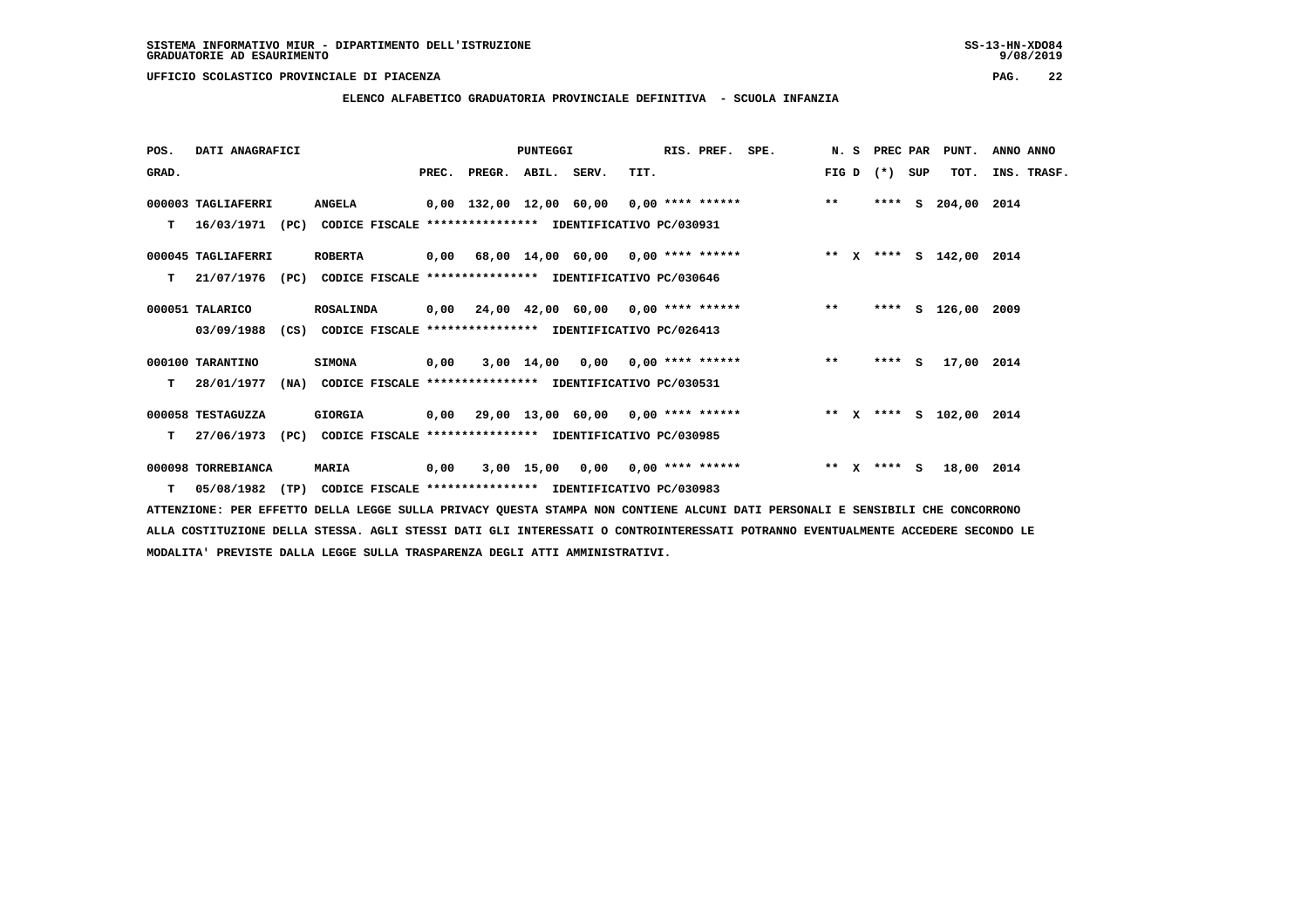**ELENCO ALFABETICO GRADUATORIA PROVINCIALE DEFINITIVA - SCUOLA INFANZIA**

| POS.         | DATI ANAGRAFICI  |      |                                                               |      |                                          | PUNTEGGI |                                      |      | RIS. PREF. | SPE.                                                                     |         | N. S PREC PAR |     | PUNT.              | ANNO ANNO   |
|--------------|------------------|------|---------------------------------------------------------------|------|------------------------------------------|----------|--------------------------------------|------|------------|--------------------------------------------------------------------------|---------|---------------|-----|--------------------|-------------|
| GRAD.        |                  |      |                                                               |      | PREC. PREGR. ABIL. SERV.                 |          |                                      | TIT. |            |                                                                          |         | FIG D $(*)$   | SUP | TOT.               | INS. TRASF. |
|              | 000009 TOSCIRI   |      | FEDERICA                                                      |      | 0,00 120,00 11,00 60,00 0,00 **** ****** |          |                                      |      |            | ** x **** s 191,00 2014                                                  |         |               |     |                    |             |
| т            | 02/07/1968       |      | (PC) CODICE FISCALE **************** IDENTIFICATIVO PC/030603 |      |                                          |          |                                      |      |            |                                                                          |         |               |     |                    |             |
| 000030 VEDDA |                  |      | LETIZIA                                                       |      |                                          |          |                                      |      |            | 0,00 87,00 15,00 60,00 0,00 **** ******               ** x **** s 162,00 |         |               |     |                    | 2011 2011   |
|              | 28/12/1963       | (AG) | CODICE FISCALE **************** IDENTIFICATIVO PC/028084      |      |                                          |          |                                      |      |            |                                                                          |         |               |     |                    |             |
|              | 000037 VENEZIANI |      | VALENTINA                                                     |      | 0,00 86,00 11,00 60,00 0,00 **** ******  |          |                                      |      |            |                                                                          | $**$    |               |     | **** S 157,00 2014 |             |
| T.           | 24/07/1981       | (PC) | CODICE FISCALE **************** IDENTIFICATIVO PC/030082      |      |                                          |          |                                      |      |            |                                                                          |         |               |     |                    |             |
|              | 000086 VERRONE   |      | <b>CONCETTA</b>                                               |      | $0,00$ 15,00 14,00 0,00 0,00 **** ****** |          |                                      |      |            |                                                                          | $***$   | $***$ S       |     | 29,00              | 2019 2019   |
| т            | 14/10/1966       |      | (SA) CODICE FISCALE **************** IDENTIFICATIVO PC/034338 |      |                                          |          |                                      |      |            |                                                                          |         |               |     |                    |             |
|              | 000070 VERRONE   |      | <b>MARIA</b>                                                  |      |                                          |          |                                      |      |            | 0,00 24,00 14,00 12,00 0,00 **** ******                                  | $* *$   | $***$ S       |     | 50,00 2014         |             |
| т            | 30/03/1971       | (SA) | CODICE FISCALE **************** IDENTIFICATIVO PC/030945      |      |                                          |          |                                      |      |            |                                                                          |         |               |     |                    |             |
|              | 000062 VETROMILE |      | MARIA CONSIGL                                                 | 0,00 |                                          |          | $0,00$ 15,00 54,00 12,00 **** ****** |      |            |                                                                          | $***$ X | **** S        |     | 81,00              | 2019 2019   |
|              | 24/11/1963       |      | (NA) CODICE FISCALE **************** IDENTIFICATIVO PC/034339 |      |                                          |          |                                      |      |            |                                                                          |         |               |     |                    |             |